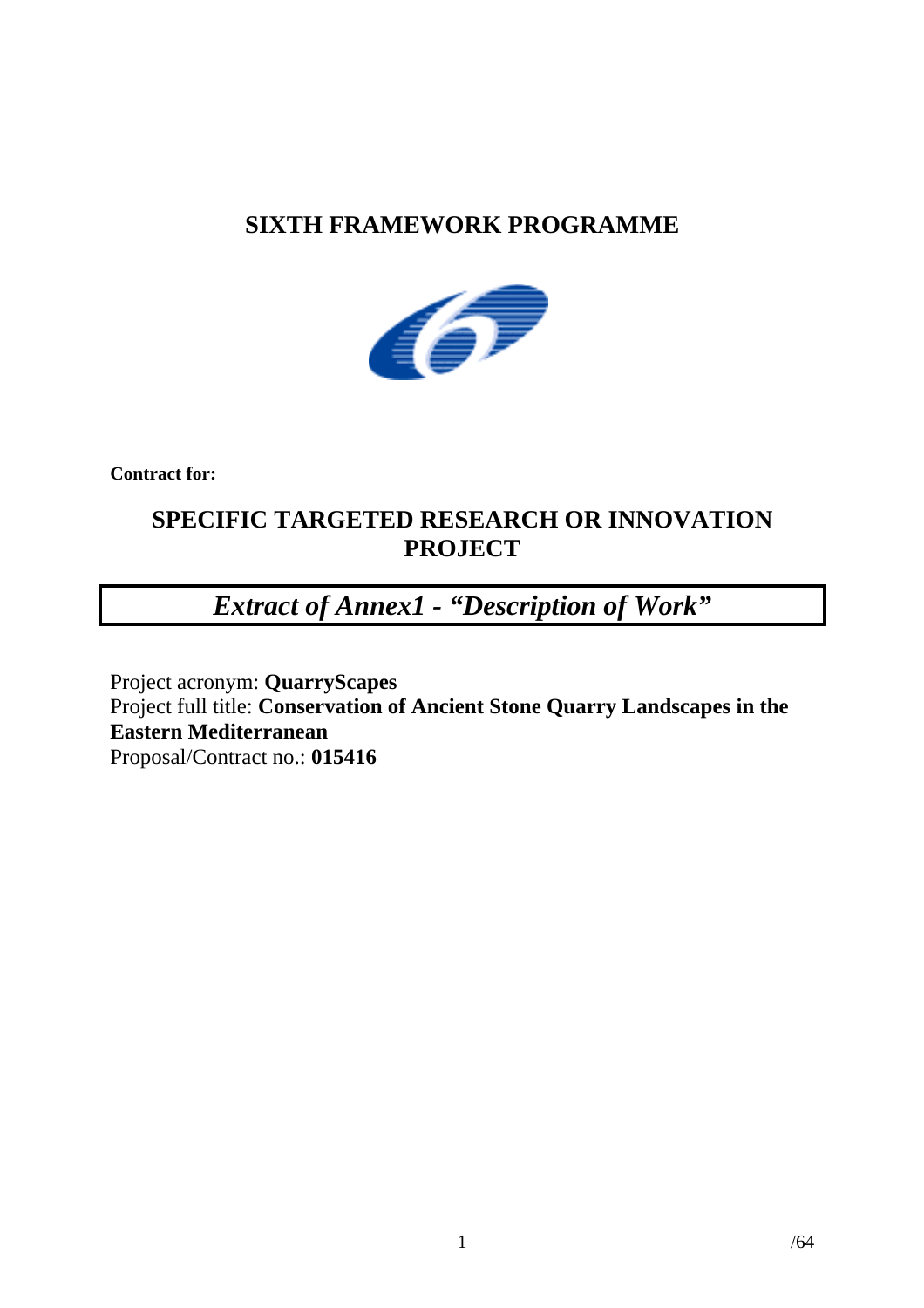## Contents

| Ancient quarry landscapes: Research history, significance and current threats  5 |  |
|----------------------------------------------------------------------------------|--|
|                                                                                  |  |
|                                                                                  |  |
|                                                                                  |  |
|                                                                                  |  |
| Strategic impact - an original approach to studies of ancient quarry landscapes  |  |
|                                                                                  |  |
|                                                                                  |  |
|                                                                                  |  |
|                                                                                  |  |
|                                                                                  |  |
|                                                                                  |  |
|                                                                                  |  |
|                                                                                  |  |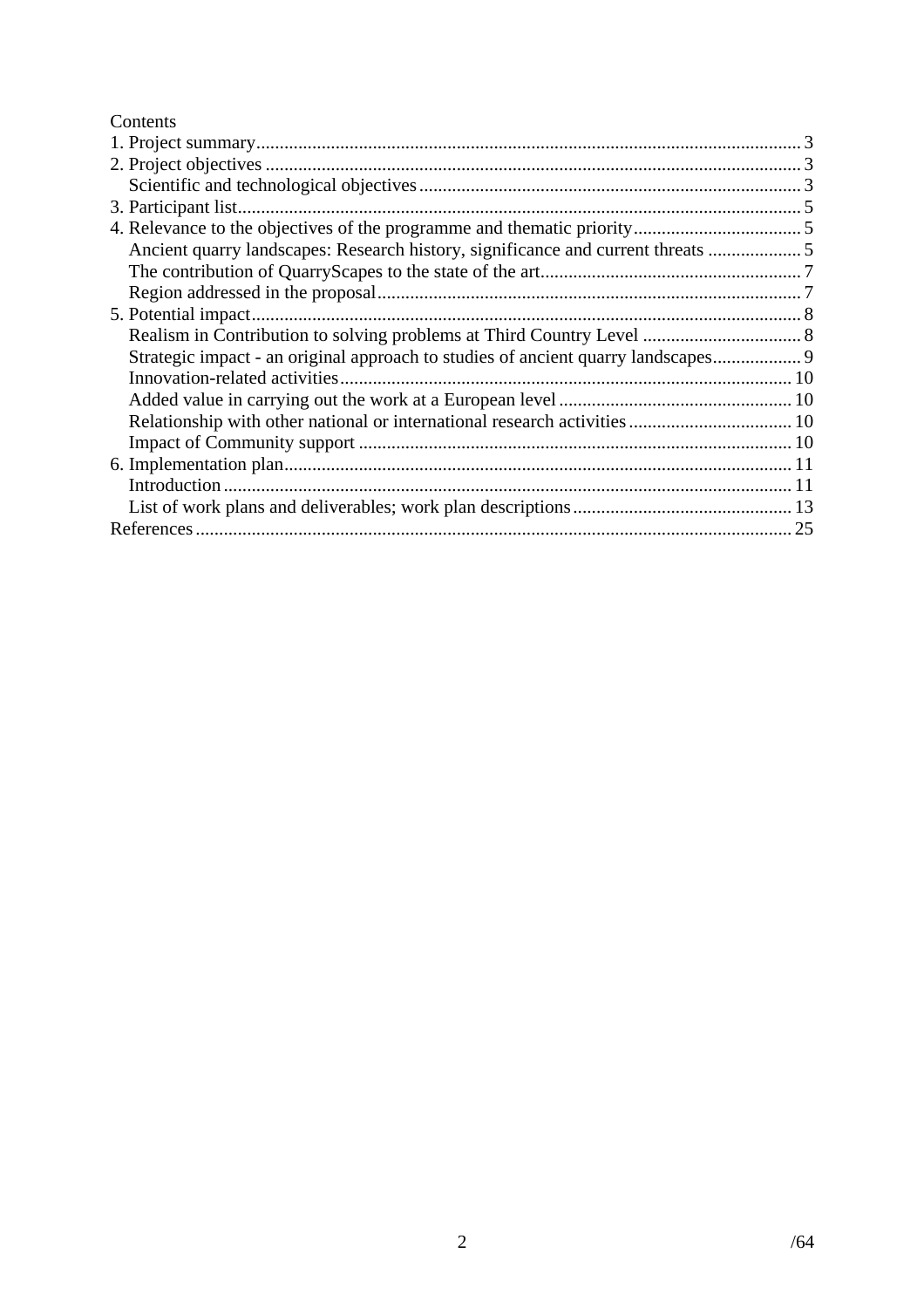## <span id="page-2-0"></span>**1. Project summary**

The cultural heritage of the Eastern Mediterranean is predominantly made from stone, and throughout antiquity thousands of smaller and larger quarries were opened. The archaeological record in the quarries comprises rare evidence of stone extraction sites, roads, harbours, settlements, ceramics and inscriptions, which collectively constitute an 'ancient quarry landscape'. Such landscapes are of crucial importance, not only to our understanding of the lives of the non-elite, but of the political and ideological ambitions of an elite that drove resource exploitation to such heights. Yet, as heritage sites of such enormous historical importance these have largely gone unrecognised, mainly due to poor documentation, which has consequently led to their current indiscriminate destruction from actions such as modern development and quarrying.

The QuarryScapes project will enhance cultural heritage management of ancient quarry landscapes through the development of methodology and conservation models that can be effectively implemented in a range of cultural contexts. 'Quarryscapes' will develop scientific and practical methodologies for documentation, characterisation and conservation of ancient quarry landscapes, raise awareness of the significance and vulnerability of such sites and contribute to legal protection measures and sustainable management of ancient quarry landscapes. Through case studies in Egypt, Jordan and Turkey, the project will address development of theoretical and practical methods pertaining to the major steps in the process of conservation: from recognition, investigation and assessment of significance, to understanding the risks, developing sound conservation and monitoring concepts, and suggesting mechanisms for sustainable management. QuarryScapes will also organise open workshops and disseminate project results through the development of practical guidelines for conservation of ancient quarry landscapes.

## **2. Project objectives**

Strategic objectives:

- 1. Develop scientific and practical methodologies for documentation, characterisation and conservation of ancient quarry landscapes
- 2. Raise the awareness of the significance and vulnerability of ancient stone quarry landscapes
- 3. In the long term contribute to legal protection measures and sustainable management of ancient quarry landscapes

Scientific and technological objectives

Following the strategic objectives, the project can be broken down to a set of scientific and technological objectives, all measurable achievements. These are: *Recognition of ancient quarry landscapes:* 

• Develop a primary inventory system based on existing systems in related fields and case studies in Jordan and Turkey *(WP1 and 2, month 24)*

*Investigation of ancient quarry landscapes:* 

• Develop archaeological and geological field survey methodologies based on GPS (Global Positioning System) and GIS (Geographical Information Systems) technology for detailed characterisation and interpretation of the features of the sites based on case studies in complex quarry landscapes in Egypt and Turkey. *(WP 3 and 4, month 19 and 24)*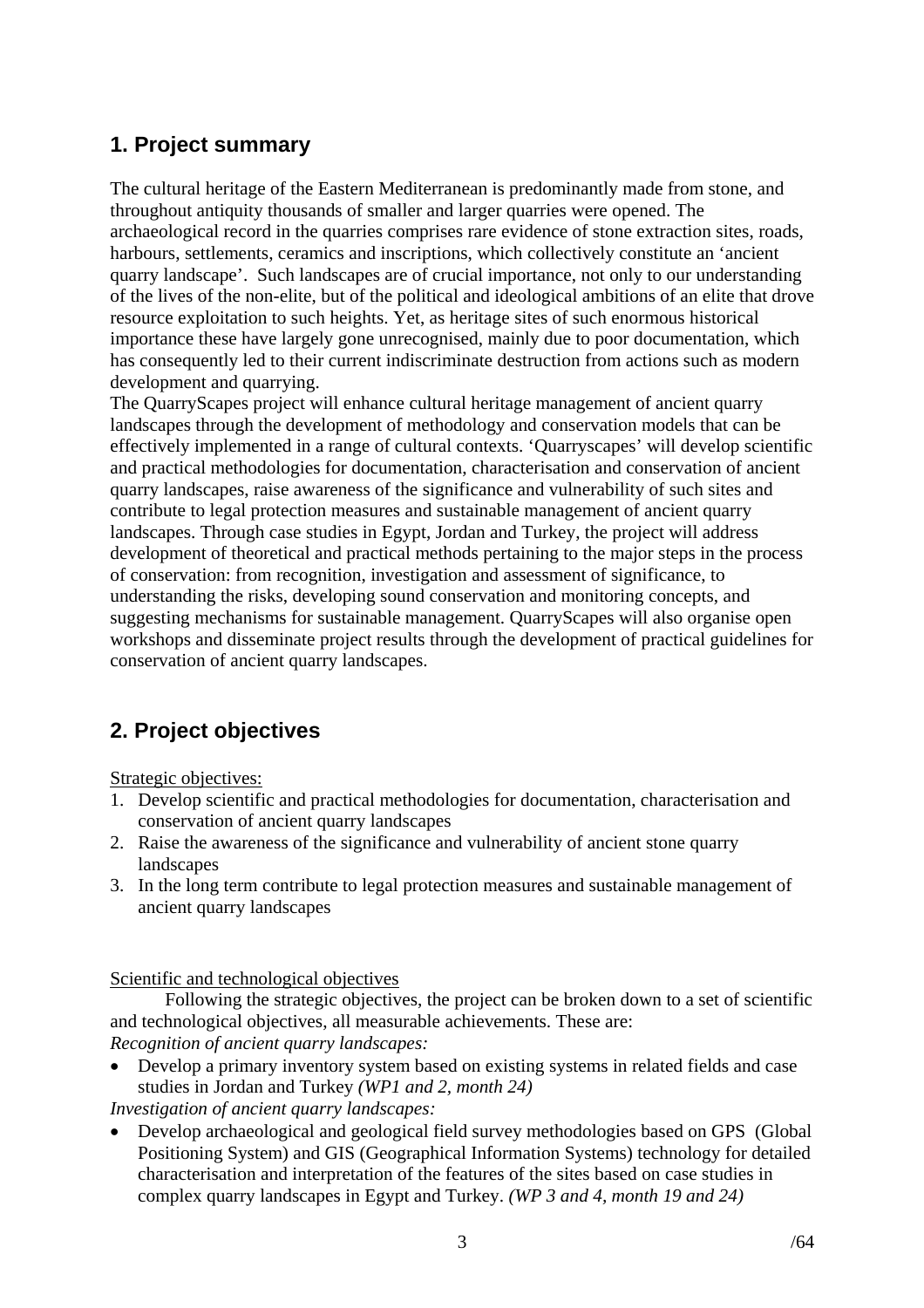*The significance of ancient quarry landscapes:* 

• Explore means to assess values and significance through a combination of the results from all case studies, as well as three theoretical avenues of research: 1) Traditional and recent value assessment systems within cultural heritage, including socio-cultural aspects; 2) Contemporary landscape value assessment methodologies, 3) International conventions and declarations in cultural heritage. From this research the aim is to discuss the multitude of values of ancient quarry landscapes and show how these values govern the conservation process. *(WP 8, Month 32)*

*Risk assessment and monitoring of ancient quarry landscapes:* 

• Develop tools for risk analysis and monitoring applicable to ancient quarry sites, primarily based on case studies in Egypt. *(WP 5, Month 24)*

*Conservation concepts* 

• Establish a practical, conceptual model for the conservation and management of a quarry landscape (in the form of a management plan for Widan el-Faras, Faiyum, Egypt), and explore the applicability of similar conceptual models for quarry landscapes in general. *(WP 6, Month 29)*

*Sustainable management* 

• Design and produce thematic site maps and overview maps for practical use in site and landscape management, and general land use planning. *(WP 7, Month 29)*

*Conservation and management guidelines* 

- Establish a scientific foundation for practical conservation and management of ancient quarry landscapes through critical evaluation of the case studies in the light of recent developments in related fields. *(WP 8, Month 32)*
- Produce and publish a set of practical guidelines for conservation and sustainable management of ancient stone quarry landscapes. *(WP 8, Month 32)*

*Workshops, network and dissemination* 

- Organise three open workshops on different aspects of ancient quarry landscapes and build the foundation of a sustainable professional network. *(WP 9, Months 12, 24, 35)*
- Produce a series of printed and digital publications, promoting the conservation of quarry landscapes, aimed at a) the scientific community, b) heritage managers at various levels, c) NGOs and d) the general audience. *(WP 9, Month 36)*

Review and assessment

• Secure the continuous review of deliverables/products and the assessment of these within WP8. The work package leaders share responsibility for this activity. *(WP 8, continuous)* 

The most important general outcome of the project will be general guidelines for investigation, value assessment, risk assessment, monitoring, conservation and sustainable management of ancient quarry landscapes that can be used in a range of cultural and historical contexts.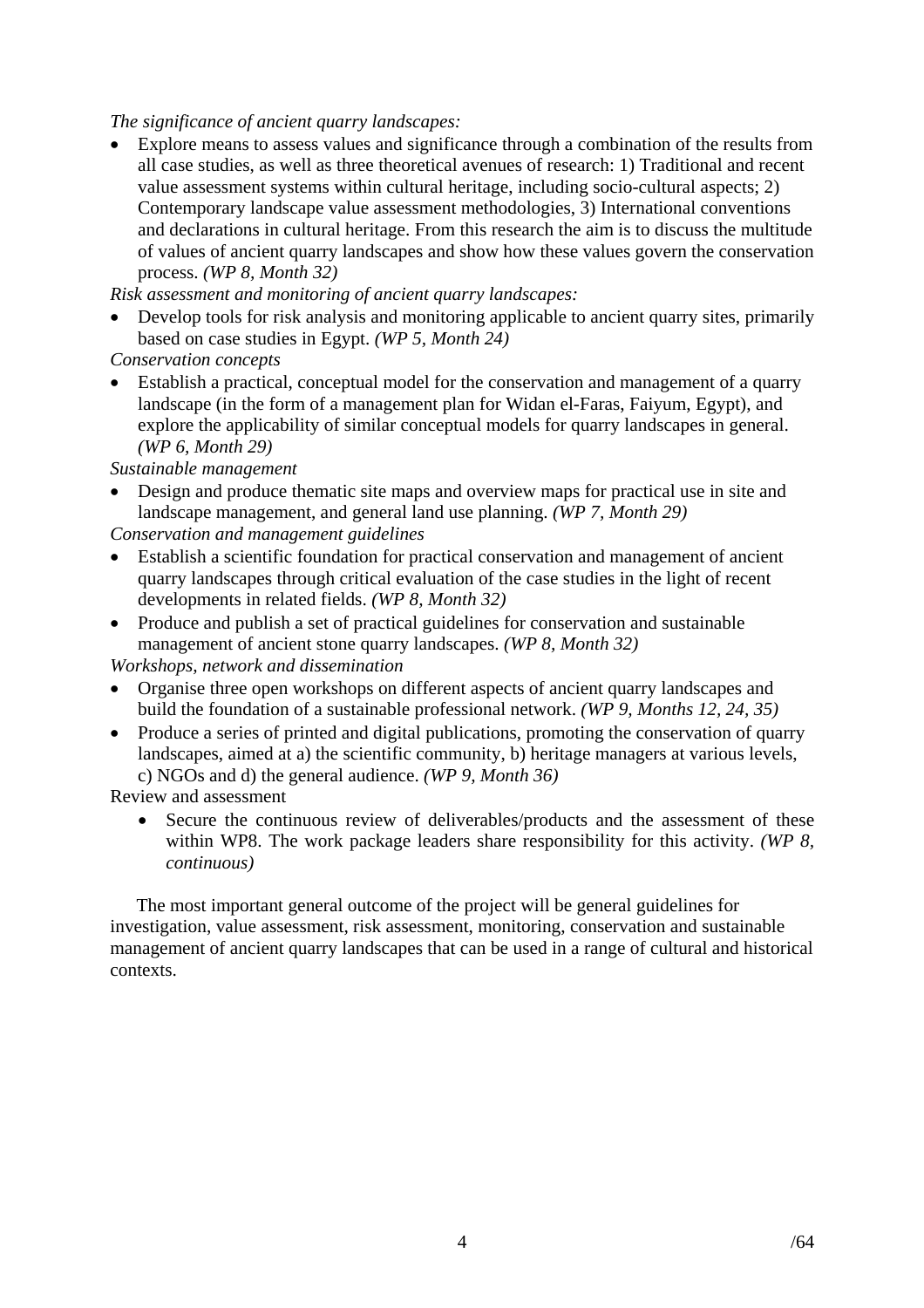## <span id="page-4-0"></span>**3. Participant list**

| Partic.R<br>ole* | Partic.<br>no. | Participant name                                  | Participant<br>short name | <b>Country</b>    | Date enter<br>project** | Date exit<br>project** |
|------------------|----------------|---------------------------------------------------|---------------------------|-------------------|-------------------------|------------------------|
| CO               | $\mathbf{1}$   | The Geological<br><b>Survey of Norway</b>         | <b>NGU</b>                | Norway            | 1                       | 36                     |
| CR               | $\overline{2}$ | Katholieke<br>Universiteit Leuven                 | <b>KUL</b>                | Belgium           | 1                       | 36                     |
| CR               | 3              | <b>University College</b><br>London               | <b>UCL</b>                | United<br>Kingdom | 1                       | 36                     |
| CR               | $\overline{4}$ | <b>Middle East</b><br><b>Technical University</b> | <b>METU</b>               | Turkey            | 1                       | 36                     |
| CR               | 5              | <b>Yarmouk University</b>                         | YU                        | Jordan            | 1                       | 36                     |
| CR               | 6              | North South<br><b>Consultant Exchange</b>         | <b>NSCE</b>               | Egypt             | 1                       | 36                     |
| CR               | $\overline{7}$ | Supreme Council of<br>Antiquities                 | <b>SCA</b>                | Egypt             | 1                       | 36                     |
| CR               | 8              | Università IUAV di<br>Venezia                     | <b>IIIAV</b>              | Italy             | 1                       | 36                     |

## **List of Participants**

 $^*CO = Coordinator$ 

 $CR =$  Contractor

 $\overline{a}$ 

## **4. Relevance to the objectives of the programme and thematic priority**

#### **Ancient quarry landscapes: Research history, significance and current threats**

The cultural heritage of the Eastern Mediterranean is predominantly made from stone<sup>\*</sup>. Campaigns to acquire stone in antiquity, from thousands of local, regional and distant quarries

<span id="page-4-1"></span><sup>∗</sup> Within the scope of QuarryScapes, the following definitions are applied:

<sup>•</sup> Stone: rocks used in their primary state, left in their original condition or worked into building and decorative stone or items such as statues and utilitarian products (e.g. stone vessels and stone tools).

<sup>•</sup> Quarry: any open cast or underground extraction site designated for the exploitation of stone products.

<sup>•</sup> Quarry site: one or several stone quarries and related infrastructure (roads, buildings, ruins, smithies, waste heaps etc.)

<sup>•</sup> Quarry landscape: a context-dependent term meaning: 1) An industrial landscape dominated by one or several interconnected stone quarry sites, in some cases also connected with the sites where the stone was transported to and used; 2) A term related to landscape archaeology, ranging from the understanding of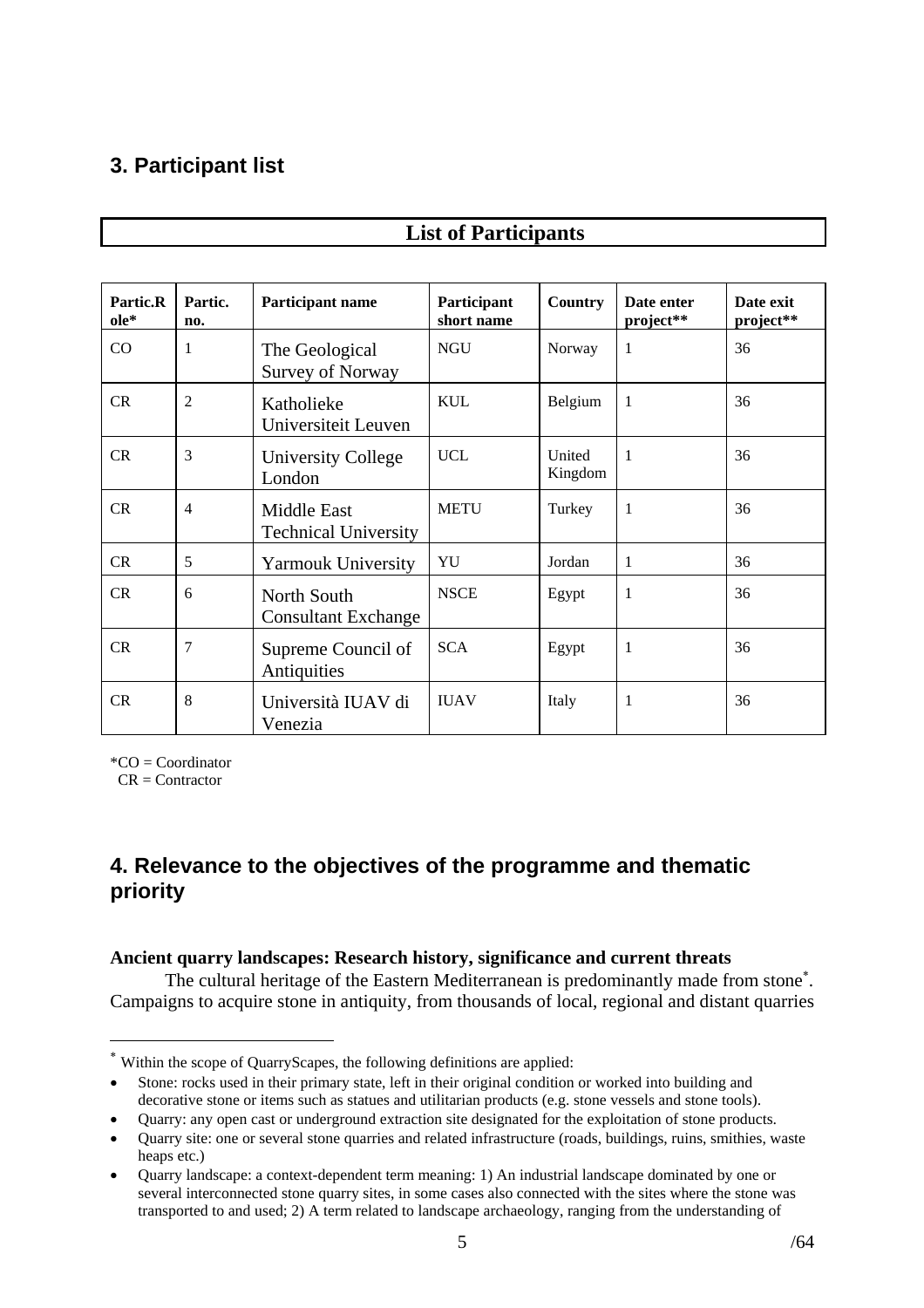were, in essence, prestige statements of an elite to key places of primary production. The archaeological record at quarry sites comprises rare evidence of extraction areas, roads, harbours, settlements, tool marks, ceramics and inscriptions, which collectively constitute an "ancient quarry landscape". These landscapes can not only enhance our understanding of technological development and the lives of the non-elite in antiquity, but also provide rare insights into the political and ideological ambitions of an elite that drove resource exploitation to such heights<sup>3,4,5</sup>. In some instances, these landscapes have significantly contributed to physically and aesthetically shaping the modern landscape and may comprise important landmarks, for example impressive quarry faces such as the gallery quarries along the Nile Valley<sup>6,7</sup>. Moreover, they may be important in local and regional contexts as places for e.g. cultural tourism.

Research of ancient quarry sites, from both a geological and archaeological perspective, is still a relatively new area of study, in the project region pioneered and furthered by scientists such as Engelbach<sup>8,9,10,11</sup>; Clarke & Engelbach<sup>12</sup>; Lucas<sup>13</sup>; Röder<sup>14</sup>; Ward Perkins<sup>15</sup>; Asgari (see refs. in Waelkens<sup>16</sup>); Waelkens<sup>16</sup>; Klemm & Klemm<sup>17</sup>; Harell<sup>18,19</sup>, Lazzarini<sup>20</sup> and Aston et al.<sup>21</sup>. Since the late 1980s ASMOSIA (Association for the Study of Marble and Other Stones used in Antiquity) has been the main forum for "quarry scientists", particularly in the study of stone characterisation, provenance, trade and craftsmanship<sup>22</sup>.

Archaeological surveys and excavations have been carried out at some major quarry sites, including two of the large Roman quarry landscapes in the Eastern Desert in Egypt<sup>23,24</sup>. and the Early Dynastic quarry sites of Widan el-Faras (Central Egypt<sup>25</sup> and Chephren's Quarry, South Egypt<sup>26,27,28,29</sup>. Several of the studies of the quarry sites have concentrated on the scientific analysis of micro-level quarry data with little emphasis being placed on the macro-level, such as the broader conceptualisation of raw material acquisition as reflecting social organisational change in antiquity. Recent work<sup>4</sup> has now begun to address these issues, but for the majority of lay people such landscapes largely remain visually and conceptually obscure.

The failure to recognise ancient quarry landscapes as constituting major heritage sites has also made them invisible to local authorities. Hence the majority still remain undocumented, unregistered and, with a few exceptions, legally unprotected as archaeological sites. As a consequence, these landscapes are disappearing at an alarming rate, from actions such as modern development projects and urban expansion, modern quarrying operations, looting, vandalism and tourist pressure, natural hazards weathering. Misguided archaeological excavation activities may also present a significant risk.

This situation is not unique to ancient quarry landscapes, neither in the project region $31$ , nor in other parts of the world. In Europe the rapid transformation of traditional landscapes has been addressed in the "European Landscape Convention" (2000) and the following declaration made at the 7th International Symposium of US/ICOMOS (2004) neatly sums up the current global situation:

 *"...threats to globally important landscapes include loss of character, degradation, intense use, unregulated tourism, population shifts, economic factors, encroachment pollution and that our inability to fully fathom heritage landscapes is the largest* 

physical landscape and its evolution over time to "mental" landscapes and intangible heritage (cf. the wide definition by  $Shanks<sup>1</sup>$ )

<sup>•</sup> Ancient: in this project from the Palaeolithic Period to 4th century AD; with the exception of WP1, the primary focus in the project is on Antiquity

<sup>•</sup> Conservation: a context-dependent term, meaning 1) the process from recognition of a site/landscape to its sustainable management, and 2) the practise of preserving the existing state of a cultural heritage resource<sup>2</sup>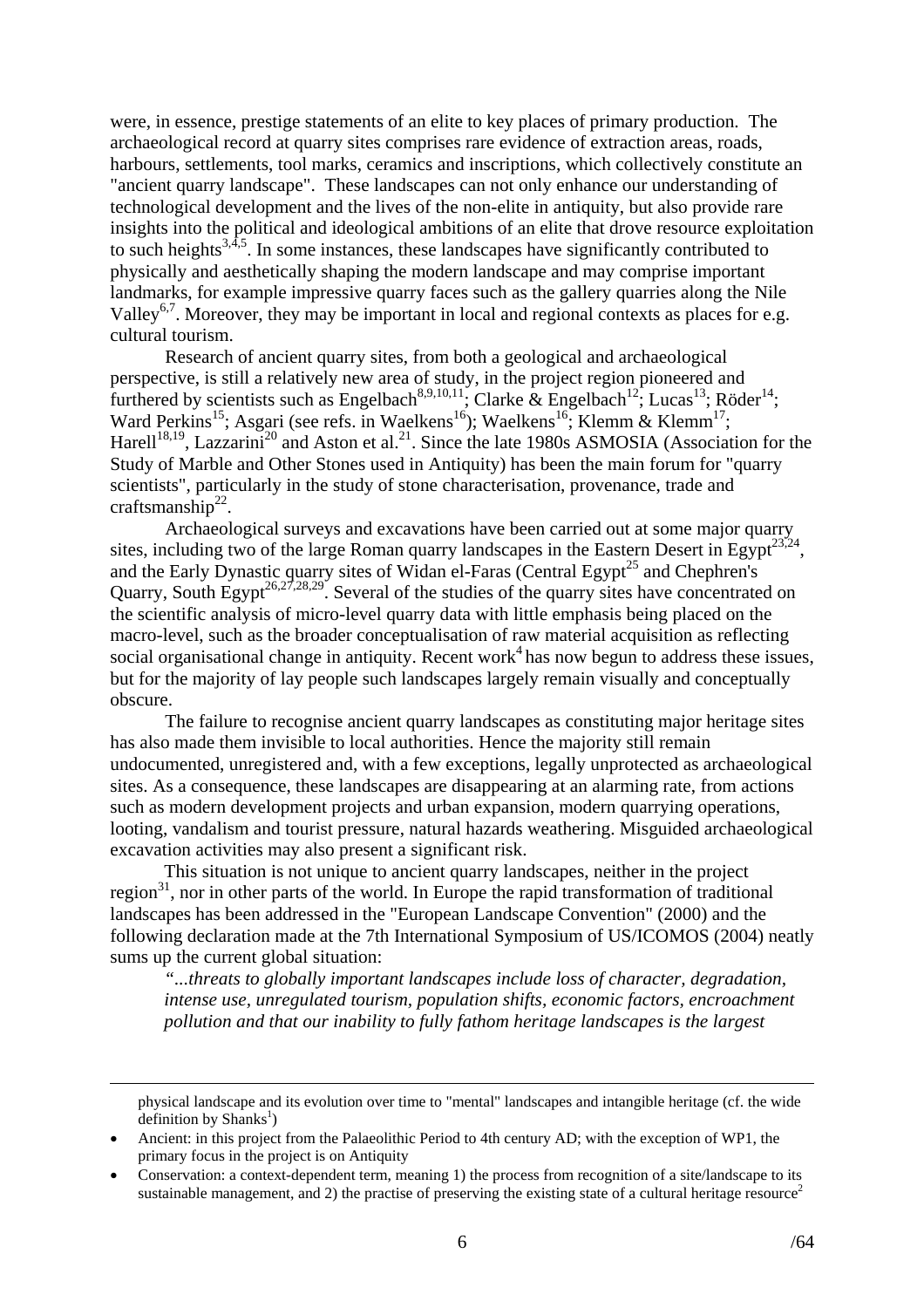*threat..."* (Adopted at the US/ICOMOS 7th International Symposium at Natchitoches, USA, 27 March 2004)

<span id="page-6-0"></span>Although ancient quarry landscapes share destiny with many other cultural landscapes, it is probably fair to state that they have been treated with more ignorance and neglect than few other fields of cultural heritage. Recent statistics gathered from Jordan in the GIS-based "Jordan Antiquities Information System"<sup>32,33</sup> on the status of 145 registered ancient quarries demonstrate this fact, with over 97% remaining legally unprotected. From recent observations in Egypt<sup>7</sup> and Turkey, similar statistics also apply here.

## **The contribution of QuarryScapes to the state of the art**

Following from the introduction above, the consortium has defined the most important areas in which there are crucial needs of further research related to ancient quarry landscapes:

- Non-destructive survey and investigation methods specifically adapted to such landscapes
- Definition of criteria for assessing significance and values, taking broad historical, landscape- and socio-cultural perspectives
- Methods for risk analysis and long-term monitoring
- Concepts for integrated conservation and management

Through in-depth case studies and theoretical research, QuarryScape's most important contributions to state-of-the-art within these areas are expected to be:

- Bringing the *overall* understanding and conceptualisation, as well conservation and management of such landscapes a major step forward, as well as putting them on the international conservation agenda.
- Increasing the understanding of a *selection of quarry landscapes in the region* and practically contribute to their protection, conservation and sustainable management
- Development of modern, efficient survey methods, specifically adapted to quarry landscapes, and to be used in other contexts as well.
- Making the first international contribution to setting criteria of significance and values for such landscapes
- Making the first international contribution to development of specific methods for assessing threats, hazards and long-term monitoring for such landscapes
- Making the first set of research-based, practical guidelines for the whole process of conservation of ancient quarry landscapes
- Broaden future research perspectives, showing that investigation and conservation of heritage resources are two agendas reinforcing each other.

#### **Region addressed in the proposal**

The project particularly addresses the Eastern Mediterranean, but expected results will be transferable to other regions as well. Theoretically and case study based, the project comprises fieldwork and research in several ancient stone quarry landscapes in Turkey (e.g. the Sagalassos area), Jordan (Stone Age quarries and the Petra area) and Egypt (Chephren's Quarry in Lower Nubia, silicified sandstone quarries in Aswan and basalt quarries at Widan el-Faras in the Faiyum). Except for Petra, which is a World Heritage Site (WHS) and a small part of the Aswan quarries (the famous "Obelisk quarry"), none of the quarry landscapes are legally protected, despite the fact that some of them (Aswan and Chephren's Quarry) are situated at the border of a World Heritage Site (Lower Nubia) or are included on national tentative WHS lists (Faiyum).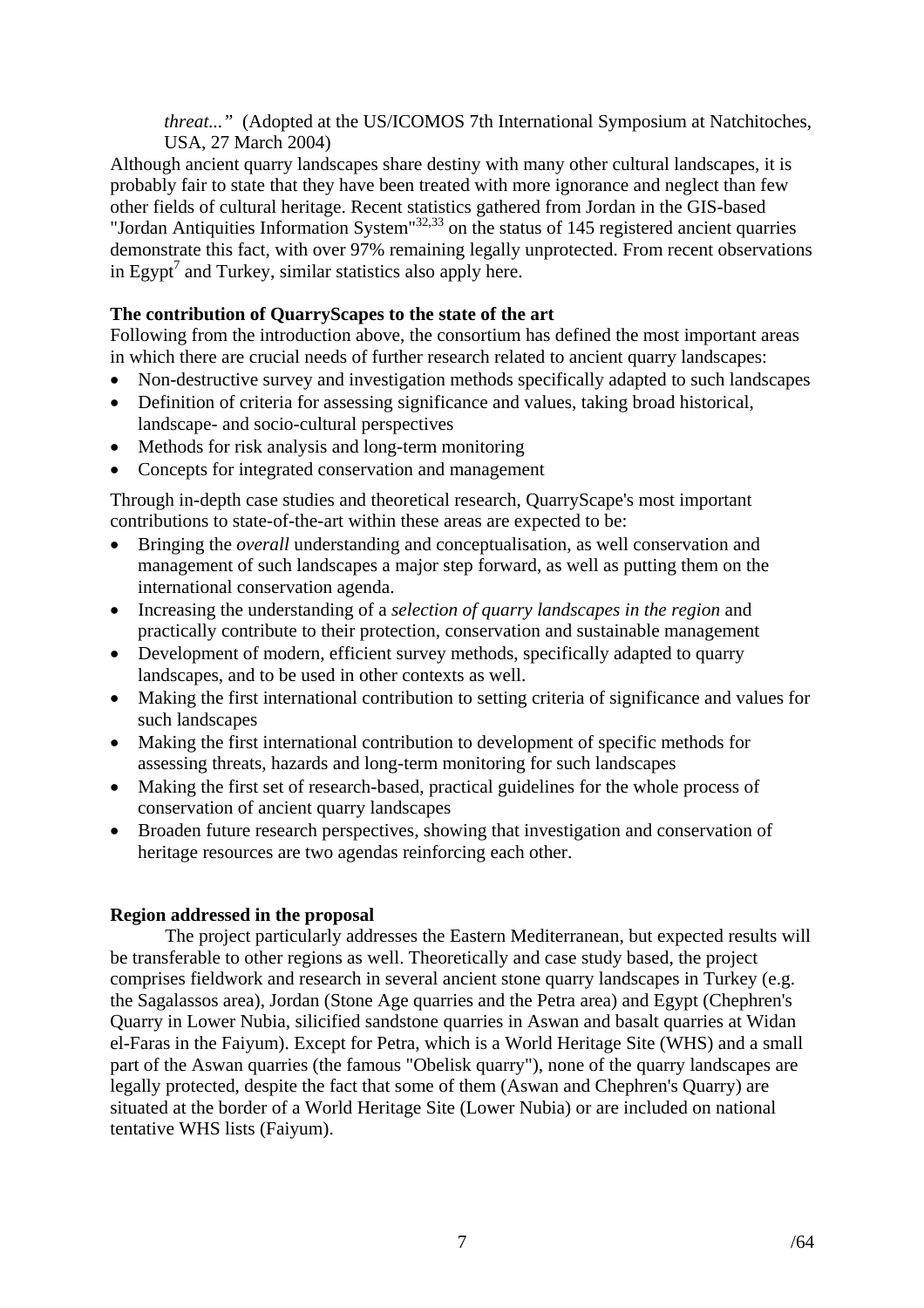## <span id="page-7-0"></span>**5. Potential impact**

The potential impact of QuarryScapes are expected to follow on three levels:

- In the case study areas in Jordan, Turkey and Egypt
- In the project region (the Eastern Mediterranean)
- In other areas and also related to other archaeological sites and landscapes, by setting an agenda for research and conservation related to quarry landscapes

This potential impact will be discussed with reference to the specific questions posed in the INCO guide for proposers.

#### **Realism in Contribution to solving problems at Third Country Level**

The threats to ancient quarry landscapes and other archaeological resources in the case study areas and the project region as a whole are overwhelming. Moreover, the human, economic and other resources available to tackle the problems are limited, whereas the number of stakeholders having an interest in the resources is large and often representing conflicting views. Since QuarryScapes is based on fieldwork in selected case study areas involving multidisciplinary teams of local, national and international experts on quarry landscapes, it is believed that the practical day-to-day work and exchange of scientific and innovative ideas and knowledge in the field will be of great importance. This may generate similar studies and conservation programmes at other sites and in other landscapes and thus secure a positive, long-term impact.

Representatives of local, national and international heritage authorities and NGOs will take part in the open project workshops (including fieldtrips), and they will also follow and monitor the fieldwork through the normal national procedures for concession granting and progress reporting. In Egypt representatives of the authorities are also part of the project. Thus, it is believed that in the case study areas, some of them formerly unknown as large heritage sites to authorities, there is a high potential for actually reducing the risks facing the quarry landscapes and putting legal protection and practical management measures at work at the end of the project period (2008) or shortly after. This is especially true for two case studies (Widan el-Faras in Faiyum and Sagalassos), which are dedicated to developing practical conservation concepts and because there is some previous work to base on<sup>34,35,36</sup>. Moreover, a very important aspect in several case study areas where haphazard modern quarrying is going on (especially Faiyum), is to address the balance between conservation and modern exploitation of the resources. In several cases, a simple approach for guiding modern quarrying operators to nearby deposits of similar-quality stone where there is no conflict with conservation interests is sufficient for bringing the sustainable management of the sites a huge step forward.

It is an aim of the project to develop a primary inventory system for quarry landscapes. Such a system will include basic guidelines for characterisation, but also give information on conservation status, threats and monitoring of the state/change over time, using simple indicators such as the legal protection status and whether a management plan has been developed and/or enforced. The system will be co-ordinated with already existing, *official* and nation-wide GIS/database systems for cultural heritage in the region, such as the "Egyptian Antiquities Information System" ( $E AIS<sup>37</sup>$ ). Moreover, the compilation of an atlas/map of all known quarry landscapes in Egypt (c. 200) based on former studies<sup>19</sup> and QuarryScapes work accompanied by information on conservation, legal protection status and threats must be regarded as major tools in land-use planning.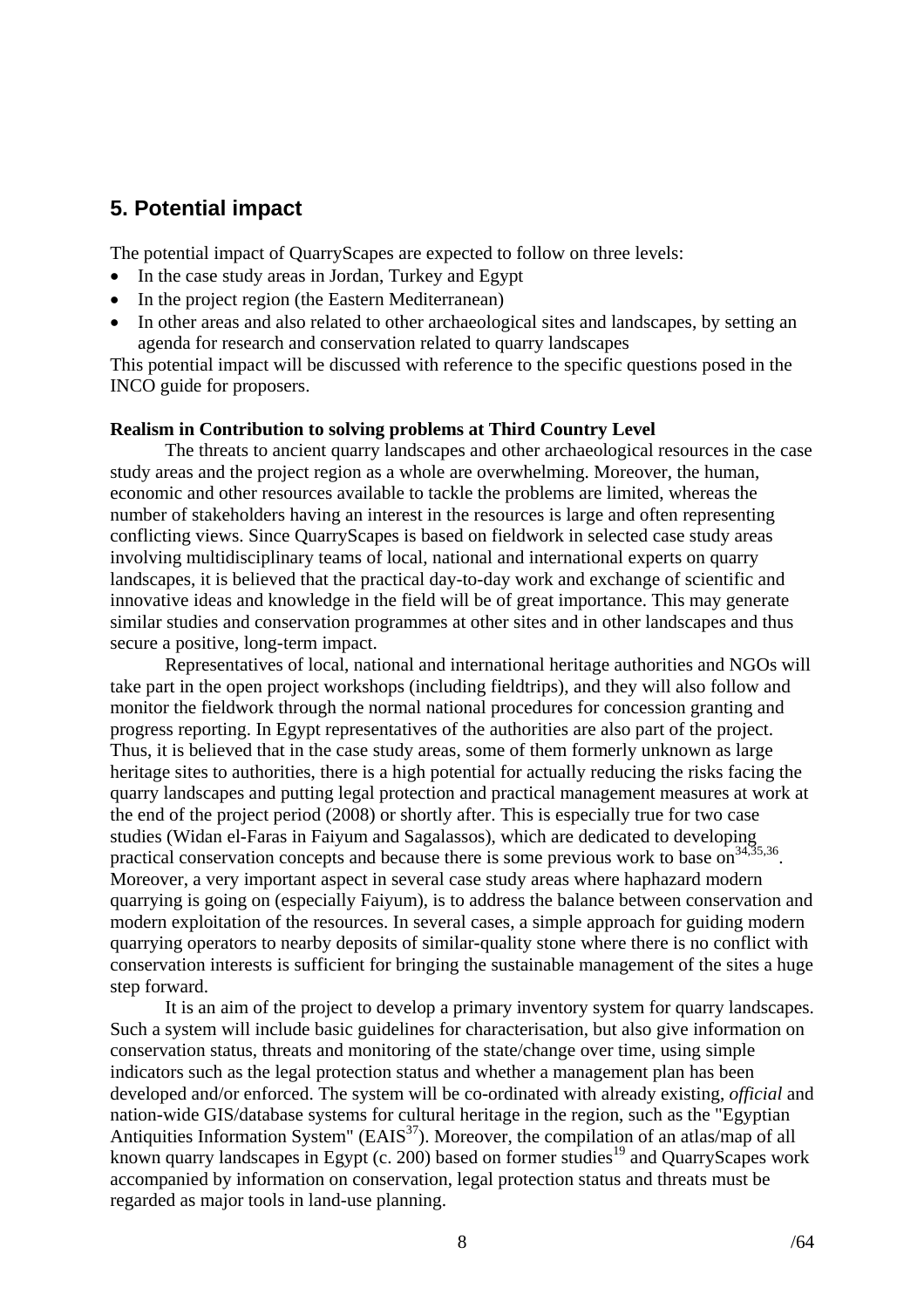<span id="page-8-0"></span>On the basis of indicators derived from the inventories and atlas (e.g. the number of quarry landscapes legally protected) it should be possible to formulate a testable hypothesis for the potential long-term effect (5-10 years and more) the project may have in the region:

#### *QuarryScapes will contribute to a significant increase in the number of legal protection measures and conservation and management plans for ancient quarry landscapes in the project region.*

It will of course be difficult to determine whether QuarryScapes *alone* will generate such effects, but a "baseline" for future comparison through field checks and other means will be achieved. The use of simple indicators for monitoring the state of cultural heritage resources has been derived from the EU-project "DEMOTEC-A"38 and associated fieldrelated work on heritage landscapes in Italy<sup>39</sup>. Through practical monitoring programmes in Norway, the usefulness of such systems have been verified, and in Norway monitoring of heritage resources have even been developed into a national standard "Automatically protected cultural heritage sites and monuments - Registration of loss and damage" (Norwegian Standard no. prNS 9450). The long-term challenge in the project region is to adapt such systems to ancient quarry landscapes.

#### **Strategic impact - an original approach to studies of ancient quarry landscapes**

The strategic impact of QuarryScapes inside and outside the project region is expected to follow from the actual design of the project: Considering all the steps from recognition, characterisation, value and risk assessment, to development of conservation concepts and sustainable management, QuarryScapes does not follow the traditional "exploitative" models for heritage resources (especially archaeological sites $40$ ) but has two agendas reinforcing each other: on the one hand the aim is to learn more about ancient quarry landscapes, their significance and values, and on the other, this aim can in the long run only be achieved by a firm commitment to integrated conservation strategies of the resource, balancing the needs of various stakeholders.

By using modern research methods for characterisation of material culture and the potential values of ancient quarry landscapes, it is expected that the project will broaden perspectives inside and outside the scientific community in regard to such landscapes: they are not only resources for scientific knowledge of technological developments in antiquity, but also have significance to the humanities on a macro-level in determining social organisational change, trade networks and as landscape forming elements constituting a multitude of histories/narratives. They may also be of economic (not restricted to financial) value for local communities (e.g. cultural tourism) and have a potential as sources of raw material. The challenge is to prioritise such values and explore the consequences in the development of practical conservation concepts. In many cases it may well be that small-scale modern quarrying with traditional methods (excluding heavy machinery) may enhance a site's significance because of its contribution to keeping craft traditions alive - generally considered of utmost importance in heritage conservation.

This integrated approach and the research results obtained will be communicated to the scientific community, heritage authorities and NGOs. It is expected that the scientific community (e.g. through ASMOSIA) will benefit in that the research perspective for subsequent studies and conservation programmes can be widened. Moreover, it may significantly aid e.g. UNESCO in work related to present and future World Heritage Sites including ancient quarry landscapes.

The most important general outcome of the project will be a booklet with general guidelines for investigation, value assessment, risk assessment, monitoring, conservation and sustainable management of ancient quarry landscapes that can be used in a range of cultural and historical contexts, given that such sites share a range of basic features. However, it is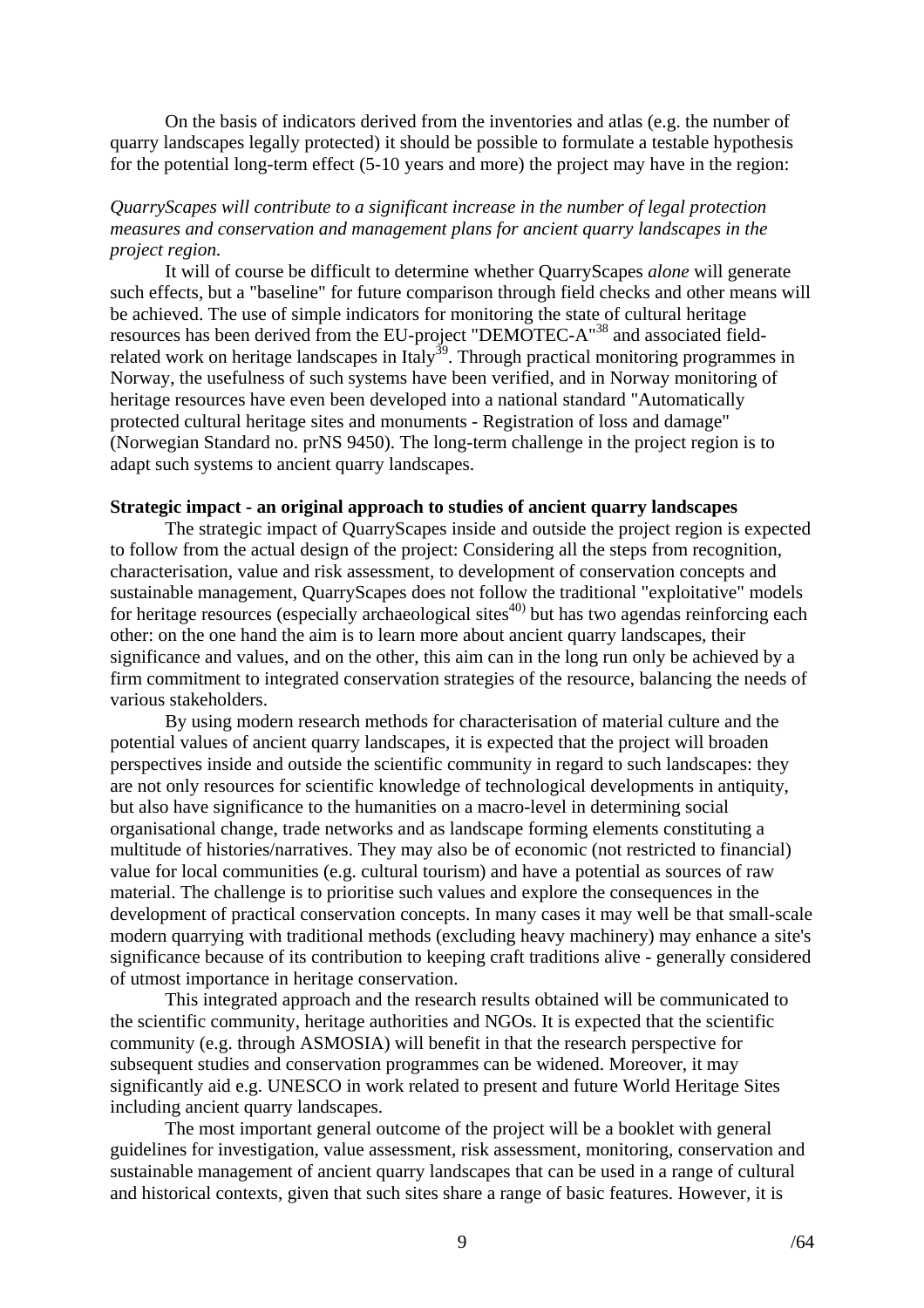<span id="page-9-0"></span>expected that it will be of value also for other types of cultural landscapes, especially industrial landscapes such as ancient mining sites.

### **Innovation-related activities**

QuarryScapes combines research and innovation-related activities. The research component is especially related to characterisation, detailed site survey, value assessment methodologies, as well as risk assessment and monitoring methodologies. The innovation component draws from these studies, as well as from other studies in related fields, and is particularly related to development of practical conservation concepts for specific sites/landscapes and sustainable management through inventory and GIS-based maps/atlases, as described above under the heading "Realism in contribution to solving problems at Third Country Level"

## **Added value in carrying out the work at a European level**

At a European level various research and conservation activities related to cultural landscapes are presently very high on the agenda - generally higher than in the project region. By drawing from such activities there is a significant added value to the research and innovation activities planned by QuarryScapes in the project region. On the other hand, ancient and historical quarry landscapes in Europe are facing similar threats as in the project region, and very little has been undertaken in order to reduce such threats (e.g. in Norway<sup>7</sup>). Therefore, QuarryScapes will also contribute to awareness-raising in Europe. A specific aspect is the recent developments in a related area in Europe; the promotion of geo-sites, geotopes and geo-parks, which was given much attention at the "World Geological Congress" in Florence (August 2004). Such sites very often incorporate ancient mines and quarries, and thus they are very relevant in the context of QuarryScapes.

#### **Relationship with other national or international research activities**

In addition to drawing on research, conservation and other activities mentioned above, QuarryScapes has made informal cooperation agreements with two research projects in the project region: 1) The Sagalassos Archaeological Project, run by the University of Leuven.

QuarryScapes studies will thus particularly contribute to the understanding, conservation and promotion of the "wider Sagalassos ancient town landscape" 2) The Aswan Archaeological Project, run by the Swiss Institute of Architectural and Archaeological Research on Ancient Egypt in cooperation with the Supreme Council of Antiquities. The agreement concerns mutual scientific and practical help. QuarryScapes will also make agreements with other research projects and programmes, for instance in the Petra area in Jordan.

## **Impact of Community support**

QuarryScapes is an ambitious project aiming at having an impact on several levels, from widening research perspectives to concrete management measures. Two of the work packages are designed to strengthen the capabilities of government agencies and SME's in developing practical tools in the conservation and management of ancient quarry landscapes, thus actually implementing the research on specific sites. An important part of these two WPs is the active collaboration and communications with different government agencies, stakeholders and other parties having interests in the case study areas, as well as developing products specifically adapted to important target groups. It is expected that these WP's will leave durable and sustainable capacities within heritage authorities and private enterprises for in the future dealing with such sites professionally.

## **Contributions to standards**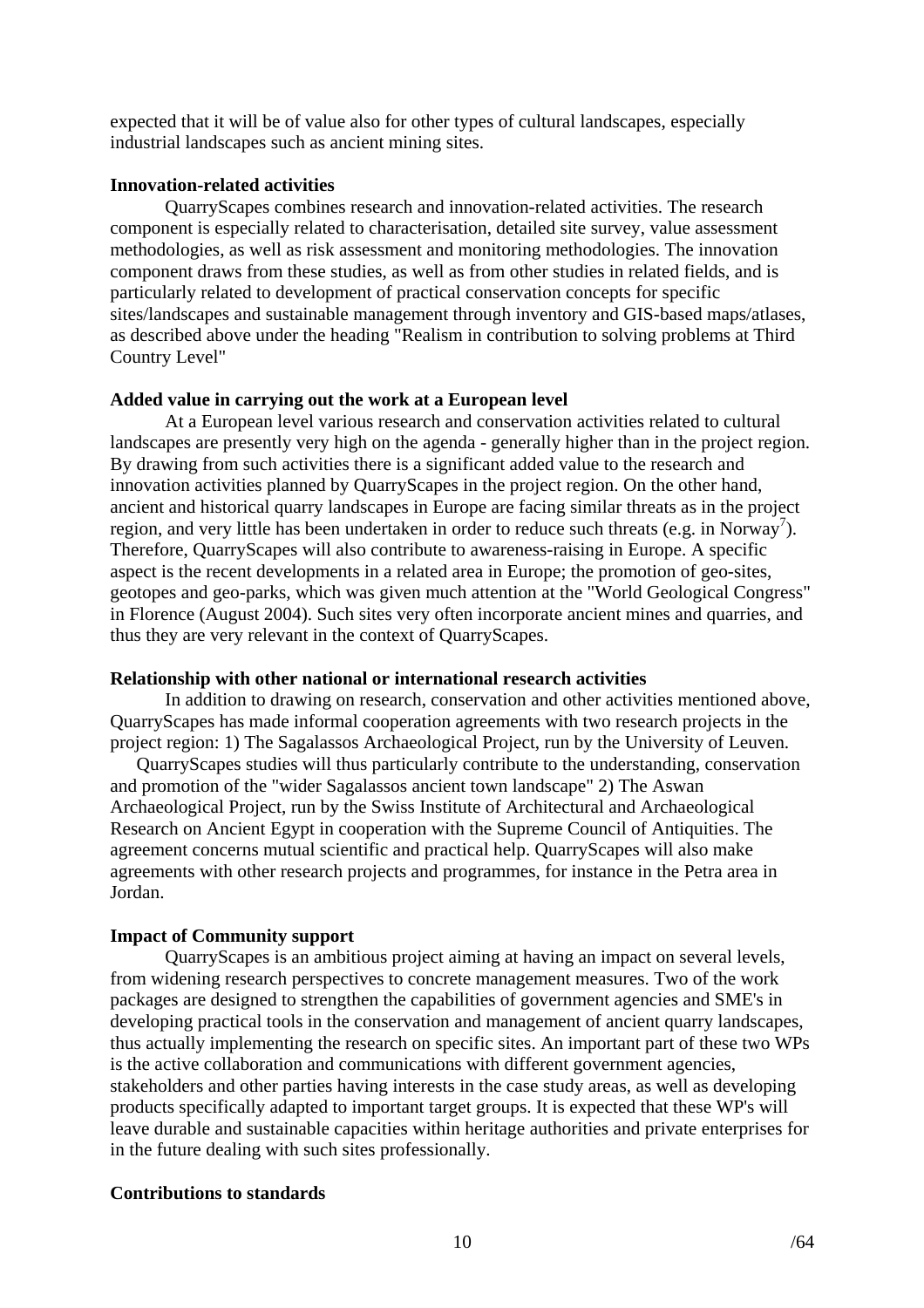<span id="page-10-0"></span>The project does not aim at developing international standards. However, the inventory-related work, as well as the booklet on guidelines can be viewed as a contribution to future standards, especially in the field of monitoring of cultural heritage resources. Monitoring is one of the keys to sustainable management of cultural heritage, and also an area in which it is practically possible to develop standards.

## **6. Implementation plan**

## **Introduction**

Conservation of heritage sites and landscapes in general can be described as a process involving several steps, from the initial discovery or recognition towards sustainable management. Within the context of QuarryScapes, these steps can be listed as follows:

- 1. Recognition: Registration and simplified description, e.g. based on a general or targeted regional or national (or international) inventory
- 2. Investigation: Detailed surveys and research (e.g. archaeological excavations), delineation of important features, understanding the context.
- 3. Significance: Assessment of values for various stakeholders, e.g. for science and the humanities, residents and local interest groups.
- 4. Risks and monitoring: Analysis of threats and deterioration, as well as selecting methods for diagnostic and systematic long-term observation as preventive conservation tools.
- 5. Conservation concept: Development of strategies and practical measures for reducing risks, considering the significance and balancing the needs of the various stakeholders.
- 6. Sustainable management: Practical steps to ensure the implementation of a validated conservation concept.

Although these steps follow a timeline from the recognition to the implementation of practical management, there are interdependencies between them, e.g. significance models can generate needs for further investigations and reassessment of the conservation concept.

QuarryScapes is composed of ten individual work packages (WPs). These are designed to explore the different steps in the process of conservation as mentioned above, and to ensure the dissemination of the results. To some degree, the number and content of the WPs are also designed for facilitating administration of the project and securing a clear and practical distribution of responsibilities between the partners – e.g. to create a genuine ownership to the WPs. This is necessary due to the complexity of the project. Therefore, some case studies with similar content appear in different WPs due to practical project management reasons. The necessity of liaisons between the WPs and the general dissemination of knowledge within the consortium will be secured through workshops, common fieldwork and meetings.

WPs are divided in 3 groups: research, innovation/dissemination and project management:

 The research activities essentially contain a series of WPs involving case studies of quarry landscapes. WPs 1 and 2 in Jordan and Turkey respectively, address making a general inventory of quarries and quarry landscapes and putting the sites onto the map (recognition and introductory investigation). WP 3 in Turkey explores the quarries around the ancient town of Sagalassos and their integration within the town - quarries as part of an ancient town landscape. WPs 4 and 5 in Egypt takes the investigation part further, including detailed archaeological and geological survey of a complex quarry landscape, and also addressesing the assessment of significance. WP 6 aims at exploring risk assessment and monitoring methodologies, based on one major ancient quarry landscape in Egypt and several minor case studies. WP 8 involves the interpretation and analysis of the empirical data from the case studies, putting them in a general perspective through theoretical approaches, and exploring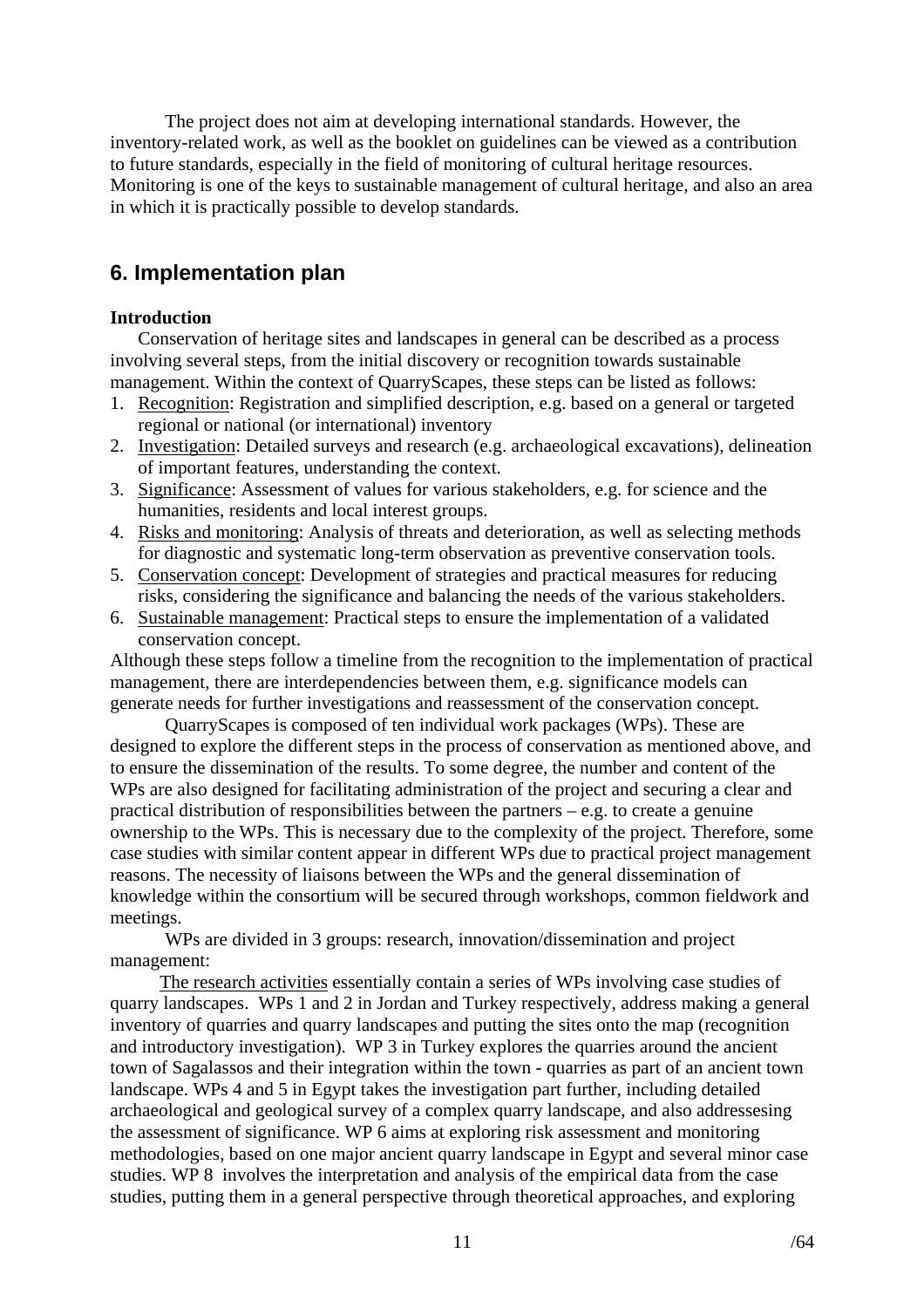the value of designing general measures for each step in the conservation process. This analysis, is carried out in a separate WP in order to ensure a post-case study teamwork for both strengthening the consortium network and increasing the potential of generating measures of general value.



WP3: Sagalassos quarry landscape WP8: Integrated scientific analysis WP4: Aswan quarry landscape WP9: Workshops and dissemination WP5: Egypt risk and monitoring WP10: Project management

## *QuarryScapes – Work package interdependencies*

The innovation activities also include two case studies; these are designed to promote "take-up" actions from the research activity part of QuarryScapes, particularly for developing practical approaches to conservation and management; one WP will address the development of a conceptual conservation model for a site and explore the general applicability of such models. Another WP focuses on the design of maps for sustainable management of ancient quarry landscapes and general land-use management.

The consortium has decided to collect workshops and dissemination activities, including publications, in one separate WP. This is in order to facilitate and secure the collective involvement of the partners in this activity, and to bring all published materials under one umbrella. Of great importance is the proposed guidelines for conservation of ancient stone quarry landscapes.

QuarryScapes puts much weight on the empirical case studies. This is crucial due to the necessity of carrying out in-depth studies of the specific aspects to be explored, and because of the lack of existing studies addressing conservation of such sites and landscapes. The case studies are carefully selected based on the following criteria:

- Each of them will address one or several of the steps in the process of conservation
- Together they address the whole process of conservation
- With the exception of the inventories, they are well known among members of the consortium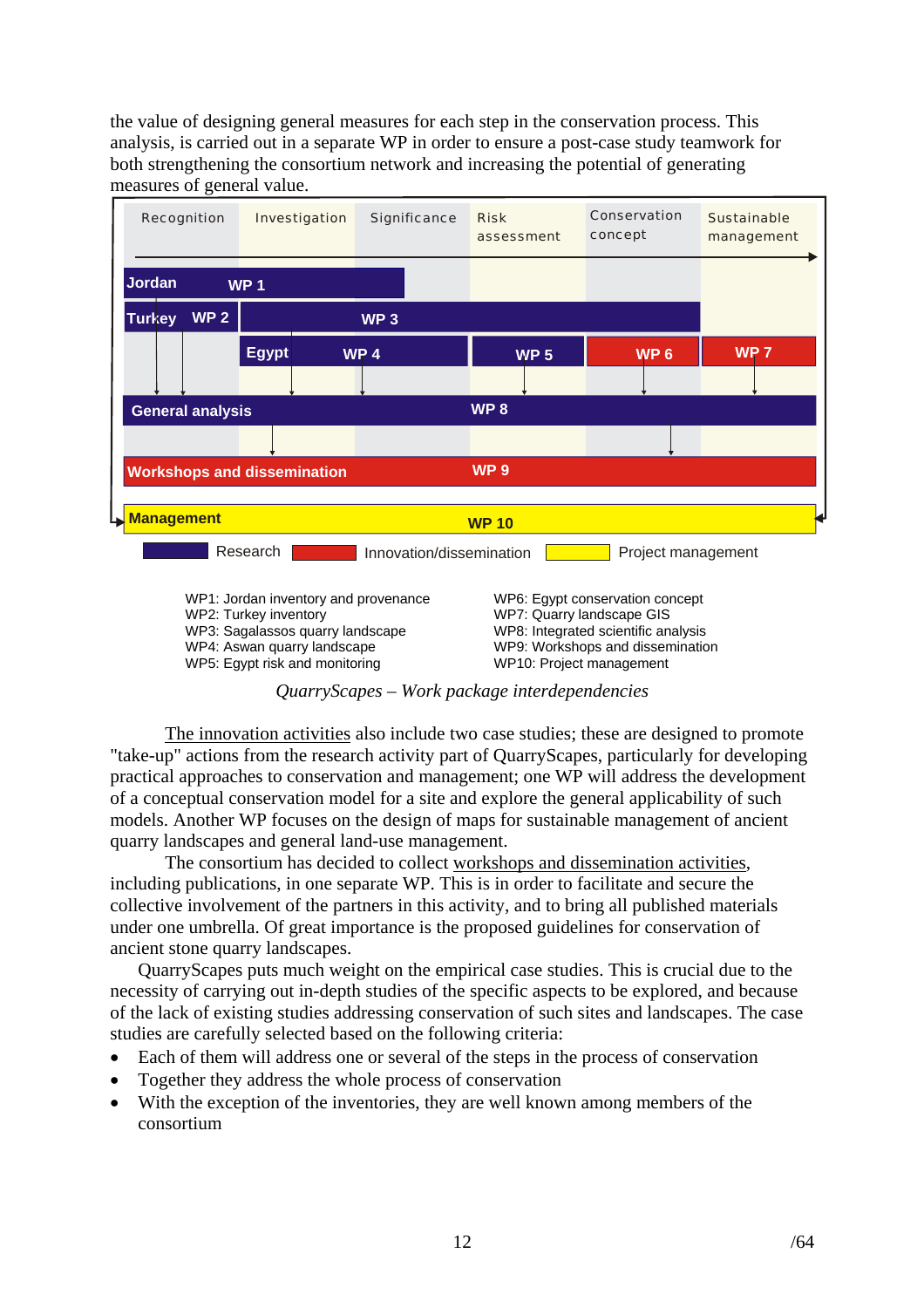| Work-<br>package<br>No. | Workpackage title                  | Lead<br>contractor<br>No | Person-<br>months | <b>Start</b><br>month | End<br>month | Deliv-<br>erable<br>No |
|-------------------------|------------------------------------|--------------------------|-------------------|-----------------------|--------------|------------------------|
| $\mathbf{1}$            | Jordan inventory and<br>provenance | 5                        | 30                | $\mathbf{1}$          | 24           | $\mathbf{1}$           |
| $\overline{2}$          | Turkey inventory                   | $\overline{4}$           | 66                | 1                     | 24           | $\overline{2}$         |
| 3                       | Sagalassos quarry landscape        | $\overline{2}$           | 24                | $\mathbf{1}$          | 24           | 3                      |
| $\overline{4}$          | Aswan quarry landscape             | 3                        | 37                | $\mathbf{1}$          | 19           | 4,5                    |
| 5                       | Egypt risk and monitoring          | 1                        | 17                | 13                    | 24           | 6                      |
| 6                       | Egypt conservation concept         | 6                        | 21                | 10                    | 29           | 7                      |
| $\overline{7}$          | Quarry landscape GIS               | 7                        | 14                | 5                     | 29           | 8                      |
| 8                       | Integrated scientific analysis     | 1                        | 32                | 5                     | 34           | 9                      |
| 9                       | Workshops and dissemination        | 1                        | 25                | 4/12                  | 36           | 10,11,<br>12,13,<br>14 |
| 10                      | Project management                 | 1                        | $\overline{4}$    | $\mathbf{1}$          | 36           | 15,16,<br>17           |
|                         | <b>TOTAL</b>                       |                          | 270               |                       |              |                        |

## <span id="page-12-0"></span>**List of work plans and deliverables; work plan descriptions**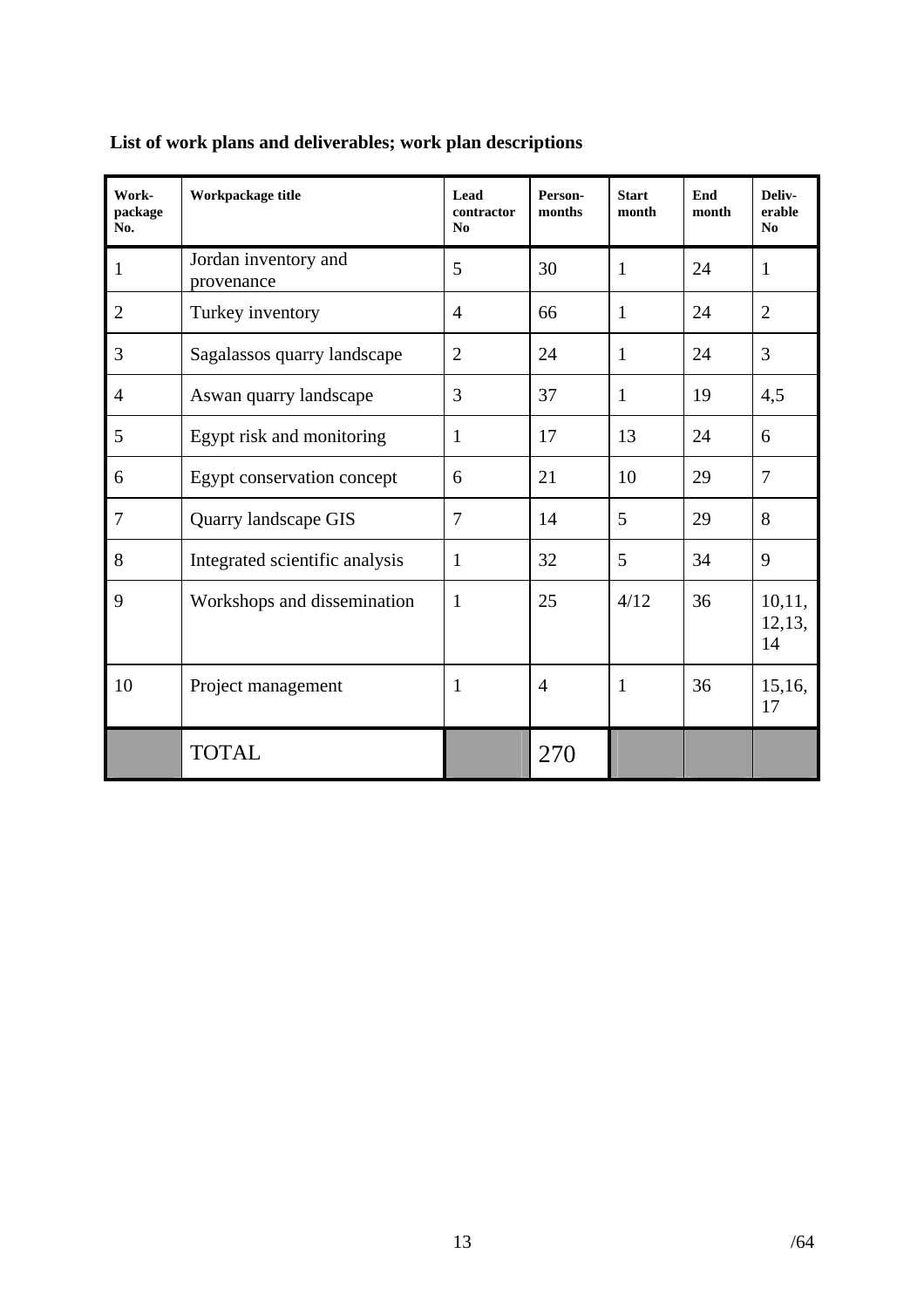| <b>Deliverable</b><br>N <sub>0</sub> | Deliverable title                                                                                                                | <b>Delivery</b><br>date | <b>Nature</b> | <b>Dissemination</b><br>level |
|--------------------------------------|----------------------------------------------------------------------------------------------------------------------------------|-------------------------|---------------|-------------------------------|
| $\mathbf{1}$                         | Primary inventory and provenance of stone sources<br>for a selection of archaeological sites and artefacts in<br>Jordan          | 24                      | $\mathbf R$   | PU                            |
| $\overline{2}$                       | Inventory of Ancient quarry landscapes in Turkey:<br>their characteristics, production and state of<br>conservation              | 24                      | $\mathbf R$   | PU                            |
| 3                                    | The Sagalassos archaeological site $-$ example of an<br>ancient integrated quarry landscape                                      | 24                      | $\mathbf R$   | PU                            |
| $\overline{4}$                       | Characterisation of complex quarry landscapes;<br>example from West Bank sandstone quarries, Aswan                               | 19                      | $\mathbf{R}$  | PU                            |
| 5                                    | The assessment of significance of ancient quarry<br>landscapes – problems and possible solutions                                 | 19                      | $\mathbf R$   | PU                            |
| 6                                    | Risk assessment and monitoring measures in ancient<br>quarry landscapes at risk: Case studies in Egypt                           | 24                      | $\mathbf R$   | PU                            |
| $\overline{7}$                       | Conservation concept for the Widan el-Faras ancient<br>quarry landscape, Egypt, and the possible<br>applicability to other sites | 29                      | $\mathbf R$   | PU                            |
| 8                                    | GIS products for management of ancient stone quarry<br>landscapes – three Egyptian site maps                                     | 24                      | $\Omega$      | PU                            |
| 9                                    | Map of ancient Egyptian stone quarries                                                                                           | 29                      | $\Omega$      | PU                            |
| 10                                   | Scientific baseline for conservation guidelines for<br>ancient quarry landscapes                                                 | 32                      | $\mathbf R$   | PU                            |
| 11                                   | Practical conservation guidelines for ancient quarry<br>landscapes – from recognition to sustainable<br>management               | 35                      | $\Omega$      | PU                            |
| 12                                   | QuarryScapes workshop proceedings - extended<br>abstracts                                                                        | 36                      | $\Omega$      | PU                            |
| 13                                   | QuarryScapes Ancient quarry landscapes atlas                                                                                     | 35                      | $\mathbf O$   | PU                            |
| $\overline{14}$                      | QuarryScapes web                                                                                                                 | $\overline{4}$          | $\Omega$      | PU                            |
| $\overline{15}$                      | Progress report 1                                                                                                                | 13                      | $\mathbf R$   | PP                            |
| 16                                   | Progress report 2                                                                                                                | 25                      | $\mathbf R$   | PP                            |
| 17                                   | Progress report 3                                                                                                                | 36                      | $\mathbf R$   | PP                            |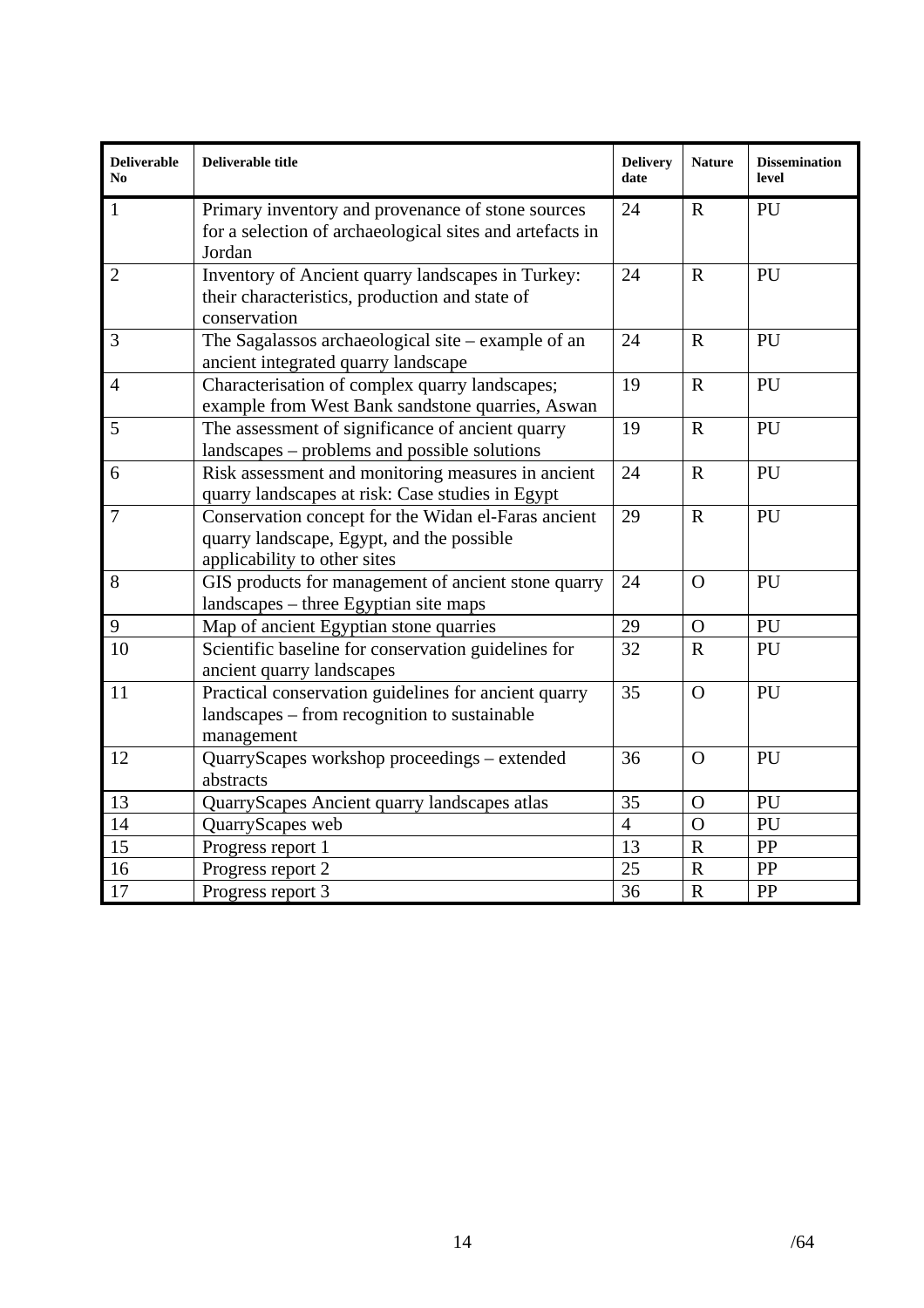| <b>Workpackage Title:</b> Jordan inventory and provenance |                                      |         |  |
|-----------------------------------------------------------|--------------------------------------|---------|--|
| Workpackage number 1                                      | <b>Start date or starting event:</b> | Month 1 |  |
| <b>Work Package leader:</b>                               | <b>Yarmouk University</b>            |         |  |

- Perform a study of a selection of ancient quarry landscapes and stone types, suggesting methods to generally improve primary inventory systems.
- Explore methodologies for establishing provenance criteria and technical characteristics of Jordanian and imported stone types

### **Description of work**

The study will contain field surveys of selected ancient quarry landscapes (sandstone in the Petra area, limestone in Jerash, Palaeolithic/Neolithic sources of stone tools in Jordan valley and Serga river basin) and archaeological sites, addressing delineation of the quarry landscapes, description of their features and characterisation of production-consumption patterns. Petrographic, mineralogical and geochemical analysis will be performed on samples in order to establish provenance criteria and physical properties of importance to the use of the stones. The choice of characterisation technique largely will depend on the types of stone examined. Whereas some techniques are universal for all stones examined, others are suited for only certain types. The following techniques will be used for all samples: Mineralogical and textural analysis, using thin sections/polarising microscopy and XRD. In addition to mineral identification, the study will particularly focus on textures and fabrics in the rocks and their value for provenancing. Mechanical properties and water absorption studies: Studies of physical properties of rocks can be of value regarding provenance, but particularly for understanding the pattern of use of stone  $-e.g.$  stone quality assessment in Antiquity and its significance to choice of sources. In specific cases, other tools will be employed to enhance the understanding of the provenance of a particular stone, including the following: Trace element studies: This method is especially applicable to rocks extending over wide areas showing little variation in their petrological characteristics. Correlating trace and minor elements between quarries and artefacts will be applied on some stone types, particularly for provenancing Neolithic and Palaeolithic stone tools. Stable isotopes: Stable isotopic studies are particularly useful in the study of marble provenance. A database integrating stable isotopic and petrographic data of Mediterranean marble already exists, and can be expanded through the work in this project.

WP1 will conclude with 1) the design and construction of a database on the characteristics of ancient stone types in Jordan and 2) a report (with maps) describing the investigated stone quarry landscapes and suggesting improvements with regard to primary inventories.

#### **Deliverables**

1) Report: Primary inventory and provenance of stone sources for a selection of archaeological sites and artefacts in Jordan

## **Milestones and expected result**

Month 6: Selection of quarry areas and archaeological sites completed Month 18: Field surveys completed

Month 24: Report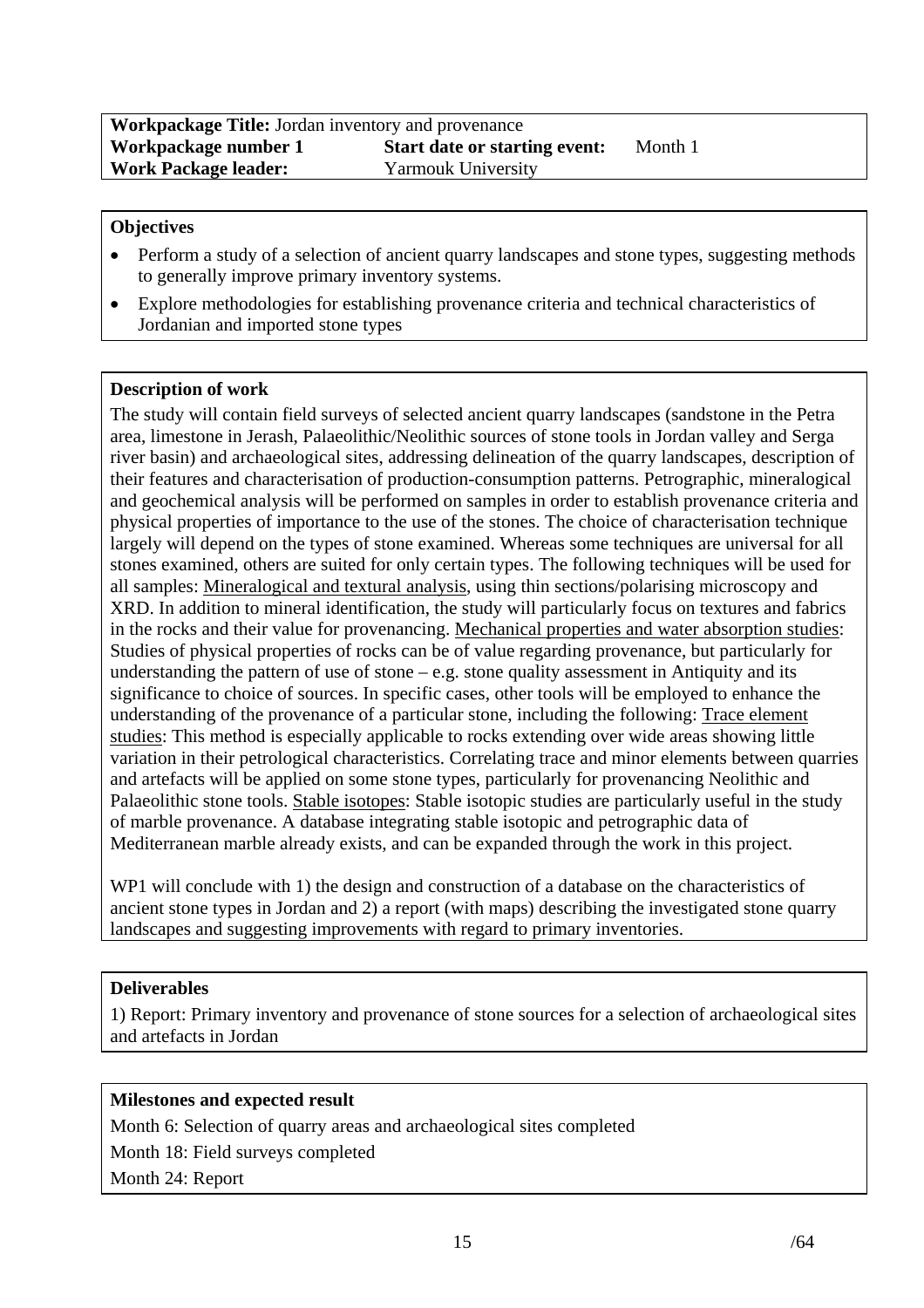## **Workpackage Title:** Turkey Inventory **Workpackage number 2 Start date or starting event:** Month 1<br> **Work Package leader:** Middle East Technical University **Middle East Technical University**

### **Objectives**

• Create an inventory for recognising and characterising a selection of non-protected ancient quarry landscapes in Turkey

### **Description of work**

The work package will focus on a selection of quarry landscapes in Turkey, all of which are not protected and poorly documented. These quarry landscapes are purposefully selected for representing a great span in time (Hittites to the Seljuks), in consumption (local building stone to attractive, widely distributed marble), in location (within and near cities to rural landscapes) and in appearance (spectacular sites to non-spectacular). The selected sites are:

- Limestone quarries of the Hittites (Sapinuwa-Ortakoy, near Corum)
- Andesites of Ankara (quarries used since Roman times or earlier)
- Tuffs of Capadoccia (durable types were exploited by Seljuks)
- Eagean Marbles around Manisa

The study aims at establishing initial characterisation of the quarries and quarry landscapes, their archaeological and geological characteristics and a general review of production-consumption patterns. To achieve this, the WP will include general archaeological and geological surveys and geoarchaeological characterisation of stone materials. The WP will also include brief evaluations of the state of preservation of these sites and risks facing them them. Moreover, the results will be discussed in the context of more general primary inventory systems.

#### **Deliverables**

2) Report: Inventory of Ancient quarry landscapes in Turkey: their characteristics, production and state of conservation

## **Milestones and expected result**

Month 20: survey completed

Month 28: report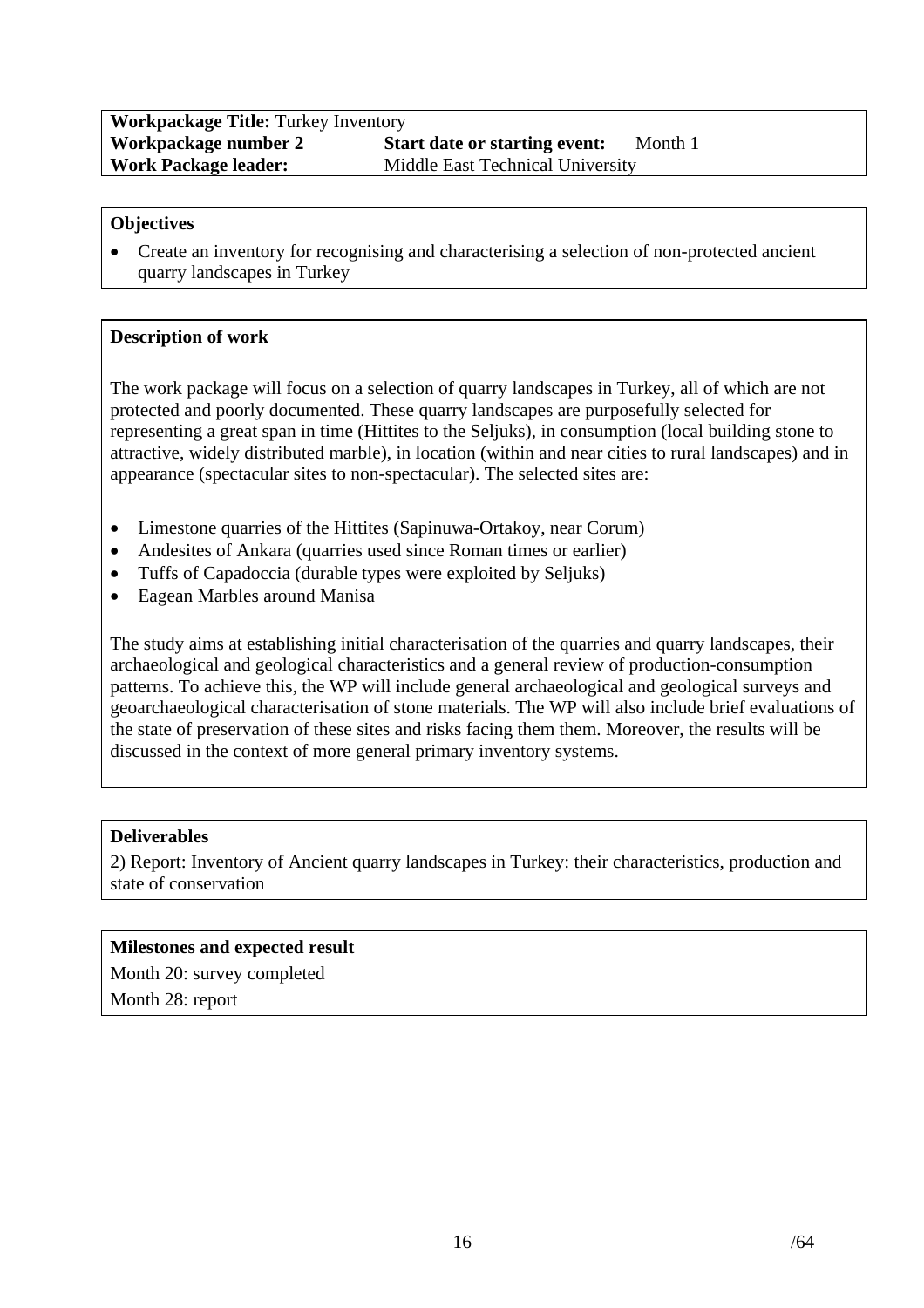- Compile a complete overview of the Sagalassos quarry landscape regarding site characterisation, production and consumption patterns and potential risks
- Explore the quarry landscape as being a part of the extended "town landscape" of Sagalassos and discuss the consequences for conservation and promotion to the general public

### **Description of work**

The Sagalassos Project has provided extensive knowledge of the architectural heritage and use of stone in Sagalassos; QuarryScapes will take this research further by undertaking an in-depth study of the ancient quarry landscape surrounding the town by establishing its relationship with the various periods of construction.

The WP will focus on both the geographical dimension as well as the development of quarrying through time and the chronological link between stone extraction and construction periods. It will also explore the unique opportunity of the area to view the quarry landscape as the "larger Sagalassos landscape", adding new dimensions to the quarry landscape itself and to the ancient town of Sagalassos. It will address conservation measures in the light of an integrated landscape, risks and the potential of the quarry sites for adding value to cultural tourism.

The methodology will include:

- Archaeological and geological field surveys
- Provenance studies to fulfil the already extensive work carried out in this field
- Relative dating of quarrying with the development of the quarry landscape
- Contextualising the quarry landscape in the "larger Sagalassos cultural landscape"
- Designing an integrated GIS for visualisation and "baselining" the management of the landscape

The Sagalassos Work Package will serve as a showcase on how a prodigious quarry landscape can be interpreted, in particular its relationship with stone consumption in the nearby Sagalassos town.

#### **Deliverables**

3) Report: The Sagalassos site – example of an ancient, integrated quarry landscape

#### **Milestones and expected result**

Month 18: field surveys undertaken Month 24: Report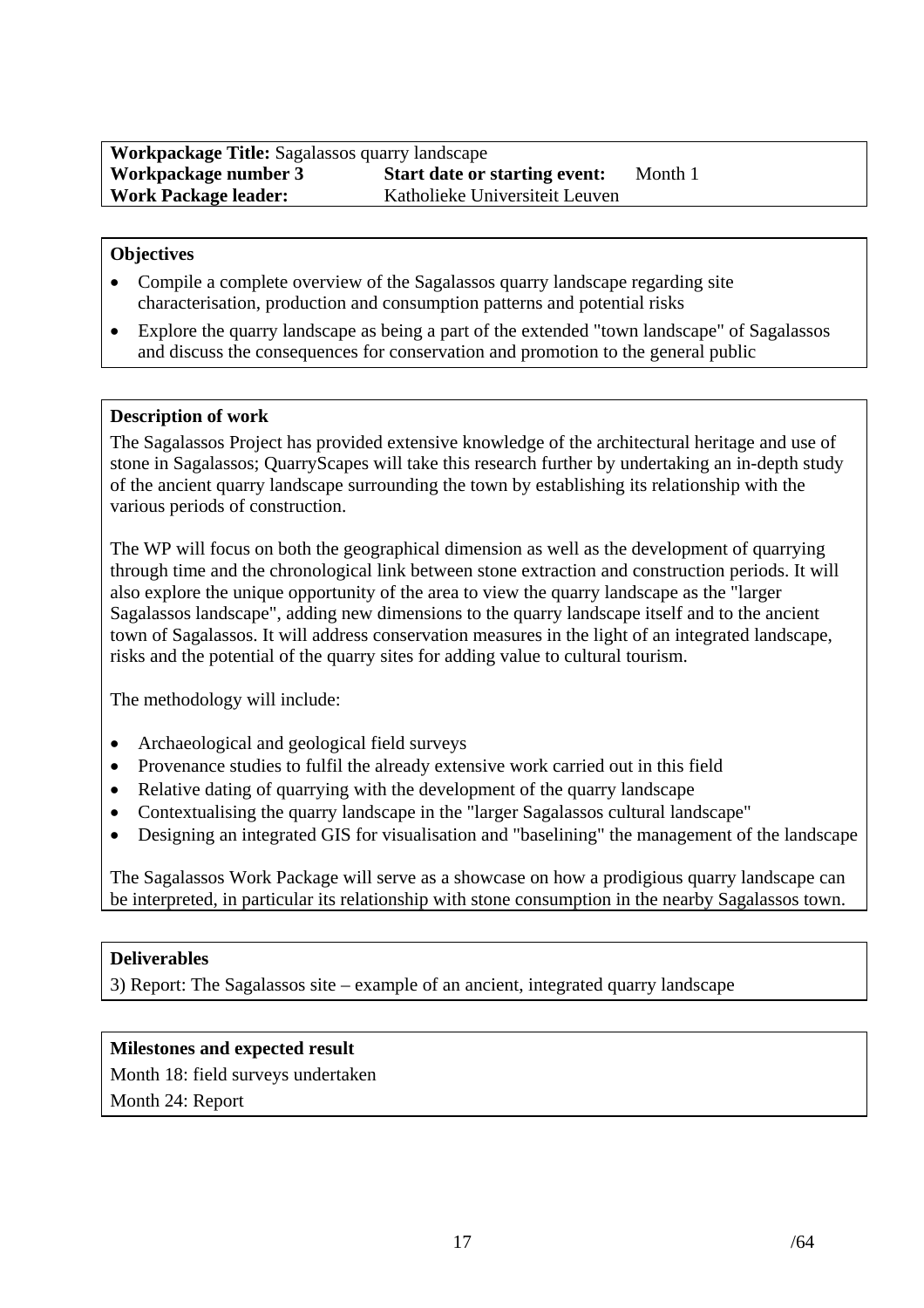| <b>Workpackage Title:</b> Aswan quarry landscape |                                      |         |  |  |
|--------------------------------------------------|--------------------------------------|---------|--|--|
| Workpackage number 4                             | <b>Start date or starting event:</b> | Month 1 |  |  |
| <b>Work Package leader:</b>                      | University College London            |         |  |  |

- Develop archaeological and geological characterisation and documentation methods for the West Bank ancient quarry landscape in Aswan, applicable for large and complex quarry landscapes in general
- Develop tools for assessing the significance and values of ancient quarry landscapes

## **Description of work**

The first objective of this case study (West Bank ancient quarry landscape in Aswan) is to devise methodologies for the documentation and characterisation of such an intricate quarry landscape, using non-destructive field surveying techniques, to understand the synchronic development of the site in its totality and to delineate the extent of the site. This case study will then form the foundation for the development of a multidisciplinary field surveying methodology, usable in a range of cultural contexts, in how to characterise and document empirical data in ancient quarry landscapes using non-destructive field surveying techniques. From analysis of this data it is then possible to develop hypotheses relating to the social context and logistics of ancient stone quarrying. The case study will comprise the following work: mapping, characterisation of material culture, documentation and registration of extraction technologies and epigraphic data, scientific dating, transportation of stone, provenance study, consumption analysis.

The second objective is to produce criteria for assessment of significance and values within this complex network of material culture, given its vulnerability to urban development and need for conservation and sustainable management, and to explore the applicability of such criteria for quarry landscapes in general. Since Aswan, with its rapidly expanding population and urban infrastructure, is practically completely surrounded by an ancient quarry landscape (predominantly granite and silicified sandstone), it is important to take a broad view in the studies of significance. Thus, the tools for assessment of values and significance will be developed by exploring three avenues of research: traditional cultural heritage value systems, landscape values, how international conventions and declarations relate to ancient quarry landscapes

#### **Deliverables**

4) Report: Characterisation of complex quarry landscapes; example from West Bank sandstone quarries, Aswan

5) Report: The assessment of significance of ancient quarry landscapes – problems and possible solutions

## **Milestones and expected result**

Month 14: Fields surveys completed Month 19: Reports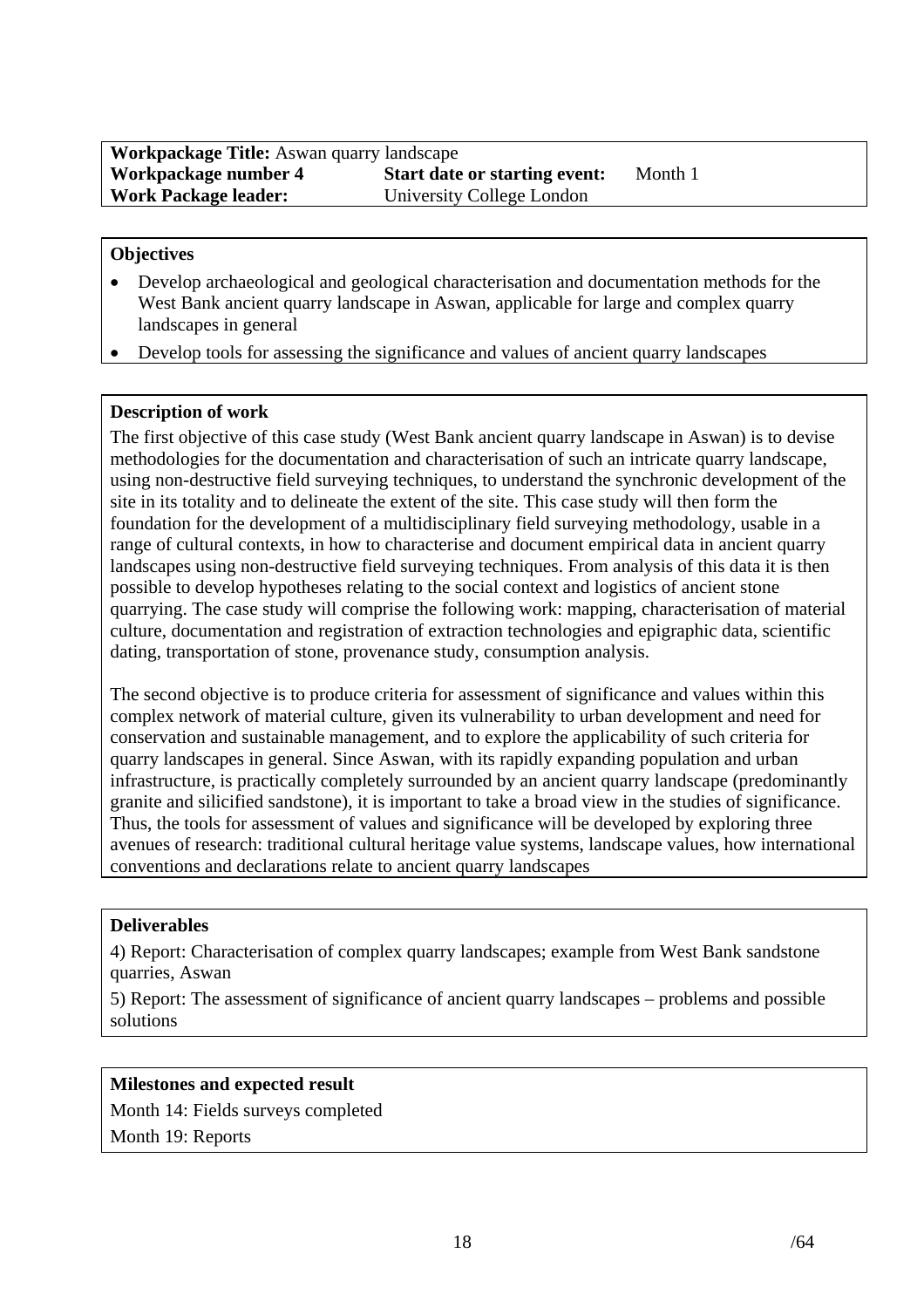Develop practical tools for:

- The analysis of human threats, natural hazards and weathering applicable to ancient quarry landscapes.
- Long-term systematic monitoring based development of indicators and through field checks and satellite imagery

## **Description of work**

The main case study area is Chephren's Quarry, an ancient quarry landscape covering some 120 km<sup>2</sup> of flat, hyper-arid desert in the south of Egypt. The main risks and vulnerability having been recently identified, and protective measures underway, the landscape is well suited for research pertaining to long-term monitoring concepts. Three avenues of research will be explored:

- Indicator development: "Hard" or quantitative indicators, e.g. percentage of "pristine" quarry landscape affected by modern development, state of legal protection measures; "soft" or qualitative indicators, e.g. related to condition, quality of management plans.
- Systematic field checks: Development of tools, especially GPS-based mapping, for aiding heritage authorities in undertaking future monitoring/comparison with earlier states.
- Satellite image analysis: Exploring the practicality and usefulness, especially in terms of costefficiency as compared to field checks and the spatial resolution needed to detect important features and changes, of US declassified images from the 1960s, Landsat images, IKONOS and Quickbird images. Data will be analysed using Access databases and ArcView GIS. Since GPS based maps of the quarry landscape have already been produced, these will be used for retrospective monitoring and thus enable validation of the final concept developed.

Chephren's Quarry is "simple" in terms of topography and risks. Therefore, case studies in more complex quarry landscapes (Aswan, Widan el-Faras, Sagalassos) will be undertaken, following the methodologies and concepts worked out at Chephren's Quarry. A main goal is to develop *field checklists*, enabling heritage authorities to look for relevant features in terms of threat identification and vulnerability. Moreover, site records based on old maps, photos, descriptions, satellite imagery, interviews etc. will be built in order to analyse historical changes and thereby enable better evaluation of risks. Analysis of natural hazards will follow from geological, geomorphological, geotechnical and climatic studies, as well as from available historical records and interviews. Assessing the risk of weathering of quarry faces, artifacts and ancient infrastructure will be based on traditional research related to both geomorphology and building stone weathering.

## **Deliverables**

6) Report: Risk assessment and monitoring measures in ancient quarry landscapes at risk: Case studies in Egypt

## **Milestones and expected result**

Month 22: Field survey completed Month 24: Report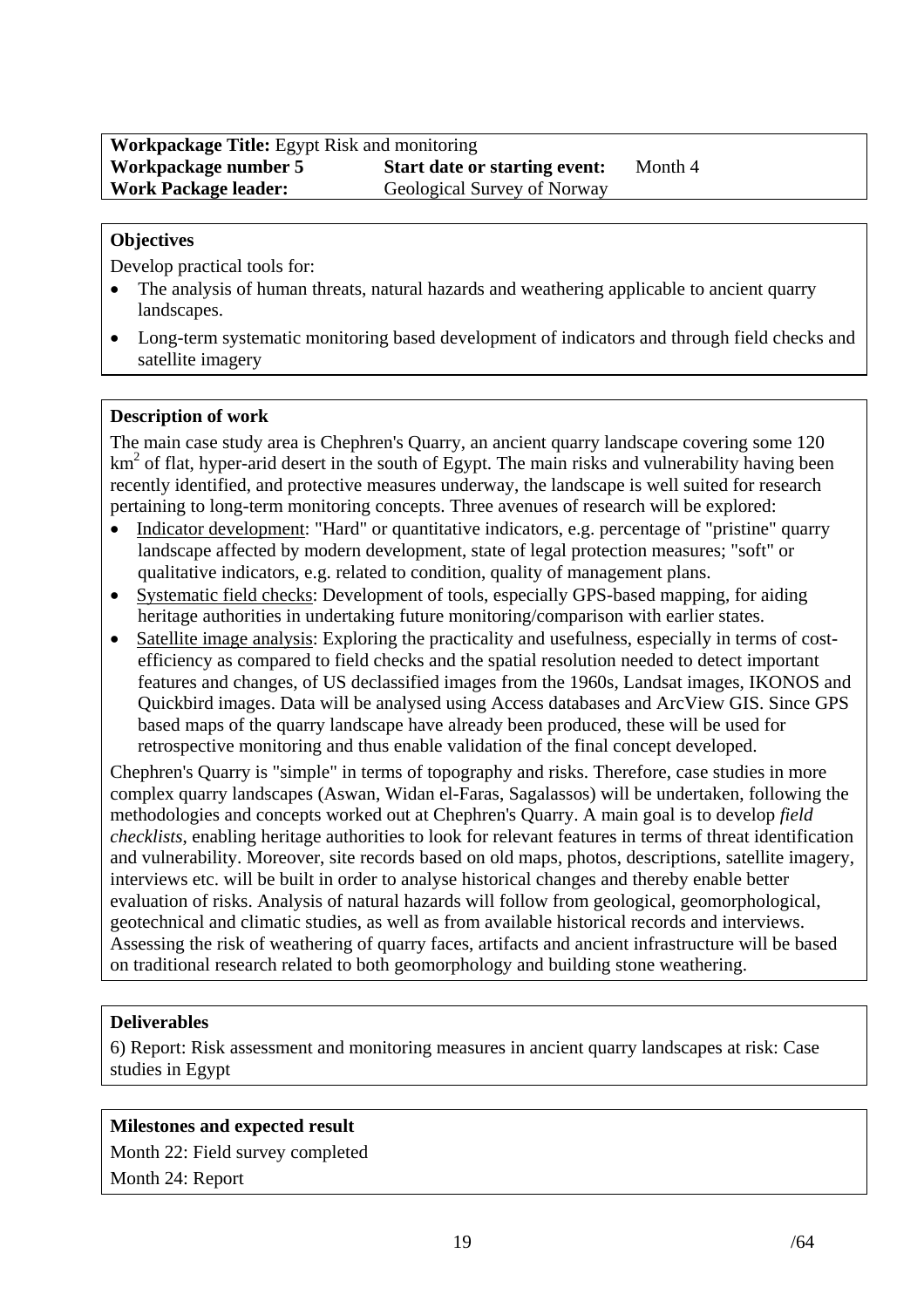- Develop an integrated plan for the conservation and management of the Widan el-Faras basalt quarry landscape, Egypt
- Explore the general usefulness of similar management plans in conservation of ancient quarry landscapes, especially by testing their application to other QuarryScapes case study areas

## **Description of work**

WP6 is concerns the Widan el-Faras ancient basalt quarry landscape in the Northrn Faiyum Desert, Egypt. The work will be related to both this landscape and associated archaeological and natural sites in order to develop an integrated model for conservation and sustainable management: Stakeholder coordination: Improve the political environment for management of the area. Identify authorities and organisations with long-term interest in the conservation of the area, as well as public and private sector entities involved in quarrying, tourism, road development and agricultural activities. Set up a coordination committee with representatives of key stakeholders and experts. Fresh field survey: Aided by GPS/GIS and available satellite images to produce thematic maps, compilation of data using database/GIS technology.

Literature review: Assemble site data from earlier and current excavations and surveys. Value assessment: Explore which values the features of the area have for different stakeholders (science and the humanities, different authorities, residents/local people, agriculture, raw material producers, cultural tourist operators etc).

Risk analysis: Analyse man-made and natural risks from production of GIS-based thematic risk maps and development of indicators (cf. WP5).

Management plan: Develop a management plan for the area together with stakeholders and authorities to set up goals, including themes such as practical conservation requirements, halting or relocation of destructive activities, potential for cultural tourism, visitor management, a monitoring concept (see WP 5).

Sustainability network: Mobilise committed institutions for ensuring sustainable development of the area. Contribute to the development of follow up proposals for submission to donors/funding agencies for tasks identified in the management plan. Maintain communication, suggesting mechanisms for the sustainability.

Through QuarryScapes workshops, communication across the various WPs, literature surveys and interviews with professionals and actual stakeholders, this WP will also explore the applicability of similar plans to the other quarry landscapes, with the aim of providing heritage authorities with ideas and models for their regions.

## **Deliverables**

7) Report: Conservation concept for the Widan el-Faras ancient quarry landscape, Egypt, and the possible applicability to other sites

## **Milestones and expected result**

Month 24: field survey completed

Month 29: report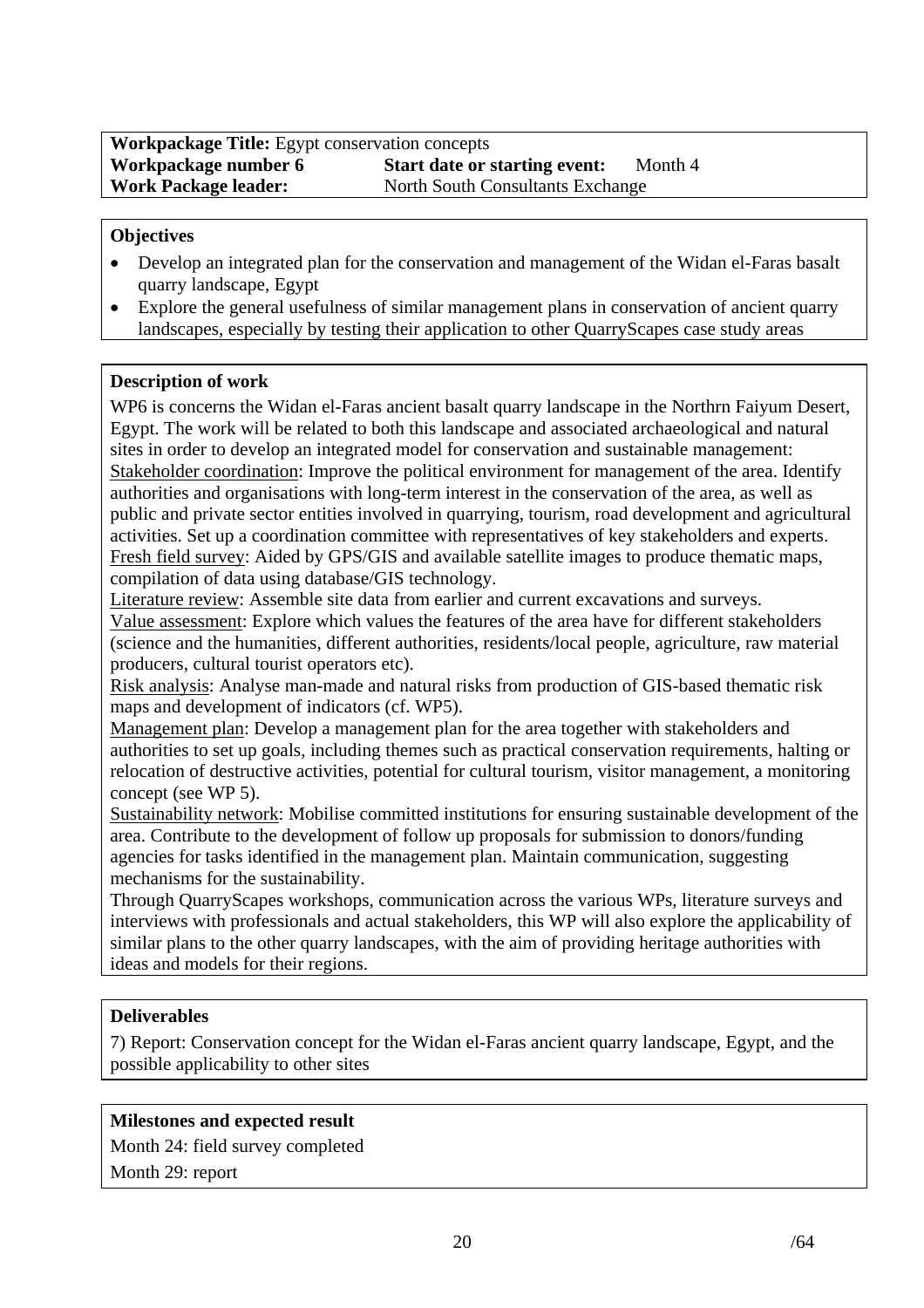| <b>Workpackage Title: Quarry landscape GIS</b> |                                                            |  |  |  |
|------------------------------------------------|------------------------------------------------------------|--|--|--|
| Workpackage number 7                           | <b>Start date or starting event:</b><br>Month 4            |  |  |  |
| <b>Work Package leader:</b>                    | Supreme Council og Antiquities/Egypt Antiquity Information |  |  |  |
|                                                | <b>Systems</b>                                             |  |  |  |

- Design and produce thematic site maps for the use in conservation and management plans
- Design and produce a complete map of ancient Egyptian quarry landscapes for the purpose of general land-use management and awareness raising

### **Description of work**

The work package will explore practical methods for optimising design and production of GIS products specially suited for the management of ancient quarry landscapes. Hence, the WP will address the design and layout for GIS tables/databases specifically applicable for visualising features of quarry landscapes. This includes the design and testing of different hierarchical database structures, grouping data sets for different visualisation purposes, and selection of thematic map types for approaching these landscapes. The WP will also explore the visualisation of significance (WP4), threats and hazards, and monitoring of sites.

The WP will use the case studies in Egypt and design GIS systems covering site characterisation and significance (Aswan West Bank case study), threats, hazards and monitoring (Chephren's Quarry and Widan el-Faras). In addition, based on previous research, especially by Harrell (URL), the WP will include design and construction of a national map of ancient stone quarry landscapes in Egypt.

## **Deliverables**

8) Maps: GIS products for management of ancient stone quarry landscapes – three Egyptian site maps

9) Map: Map of ancient Egyptian stone quarries

#### **Milestones and expected result**

Month 24: Site maps completed

Month 29: Egypt map completed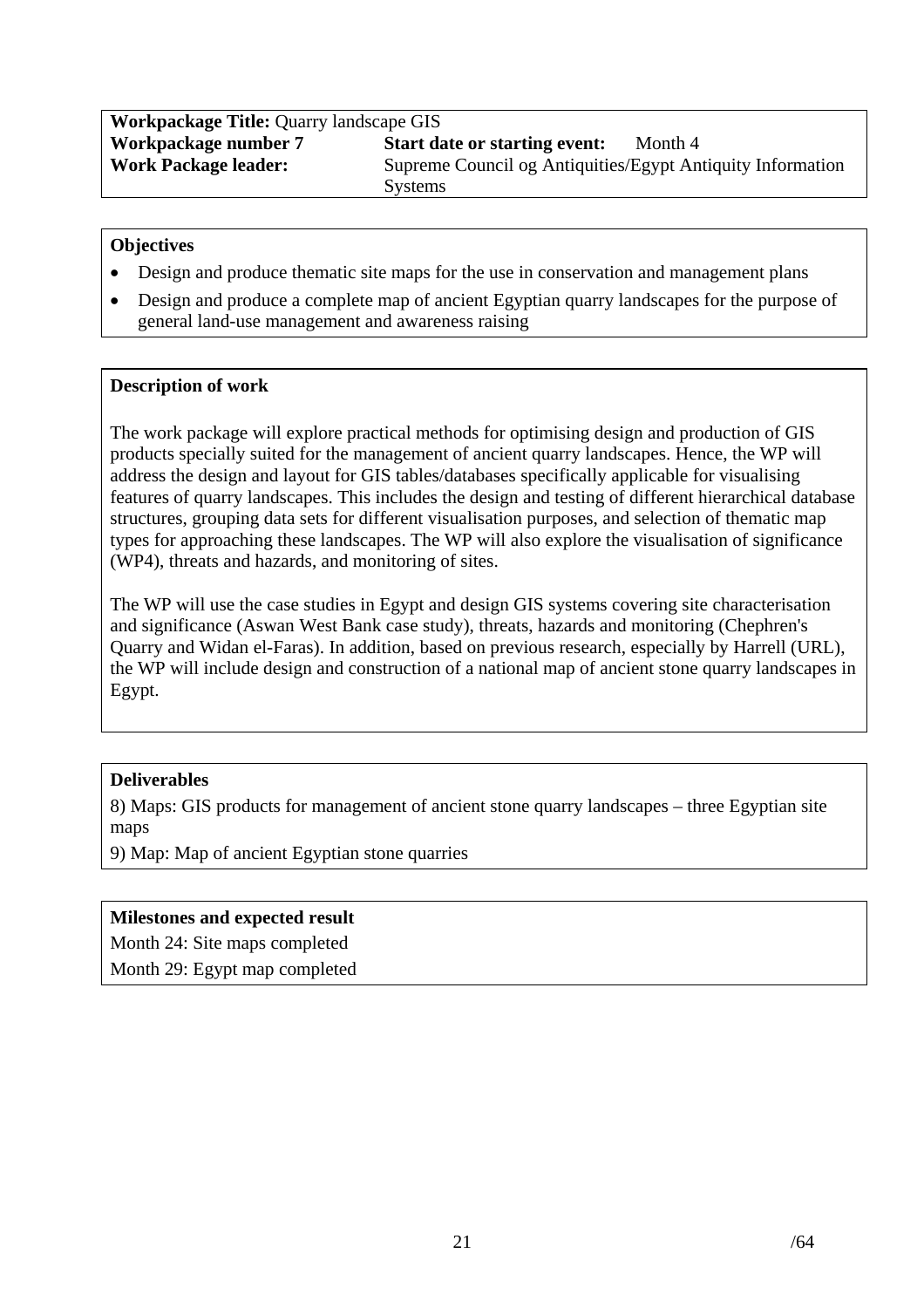| <b>Workpackage Title:</b> Integrated scientific analysis |                                      |          |  |  |
|----------------------------------------------------------|--------------------------------------|----------|--|--|
| Workpackage number 8                                     | <b>Start date or starting event:</b> | Month 10 |  |  |
| <b>Work Package leader:</b>                              | Geological Survey of Norway          |          |  |  |

- Perform a critical evaluation of the empirical results from the case studies in the light of recent development in associated fields and with a view to conservation
- Establish typologies of quarry landscapes
- Establish the scientific foundation for practical conservation and management of ancient quarry landscapes
- Produce a set of practical guidelines for conservation and sustainable management of ancient stone quarry landscapes
- Secure review and assessment of the deliverables and scientific progress of the project

## **Description of work**

The analytical phase of the project is complex, given that the empirical data will have been collected from quarries exploited in a range of environmental, cultural, historical and social contexts. The aim is to synthesise this data to produce straightforward guidelines for heritage authorities. In essence, the analytical phase has to generate models that set baseline priorities of recognition, significance, values and risks, which can be used as decision-aiding tools in the process of conservation and management by such authorities. To make these guidelines 'state of the art' and also relevant globally, model building has to be developed within recent developments in landscape theory, conservation and with adherence to international conventions.

In order to fulfil these objectives, datasets need to be generated from which typologies can be produced that can aid in the recognition of the basic characteristics which all ancient quarry sites, to a greater or lesser extent, share. Moreover, producing typologies, which can be compared across the range of empirical data collected, is an analytical tool that can aid in characterising the archaeological record and for developing chronologies. This is specifically valid in the context of ancient quarries where the data is often fragmentary. Developing such a comparative analytical methodology can further demonstrate that quarry sites can be interpreted using non-destructive surveying techniques. Risk analysis and monitoring is a redline through several case studies. QuarryScapes aims to prioritise these risks and to provide local cultural heritage authorities with the necessary tools to identify and counter them. The original approach to this is to produce a conceptual conservation model, *specifically* for ancient quarry landscapes. In practical terms, it is not possible to protect and conserve all ancient quarry landscapes, given their large amount and sizes. However, without setting up a criteria of significance and values specific to ancient quarry landscapes, it is impossible for cultural heritage authorities to make informed decisions about which elements should be specifically earmarked for protection. Therefore, guidelines need to be drawn up from the analytical steps taken above, to create a criteria of significance and values so that cultural heritage authorities can make informed decisions, when faced with local developmental needs, as to which elements of an ancient quarry landscape take precedence for protection over others.

## **Deliverables**

10) Scientific baseline for conservation guidelines for ancient quarry landscapes

#### **Milestones and expected result**

Month 29: Joint meeting Month 32: Report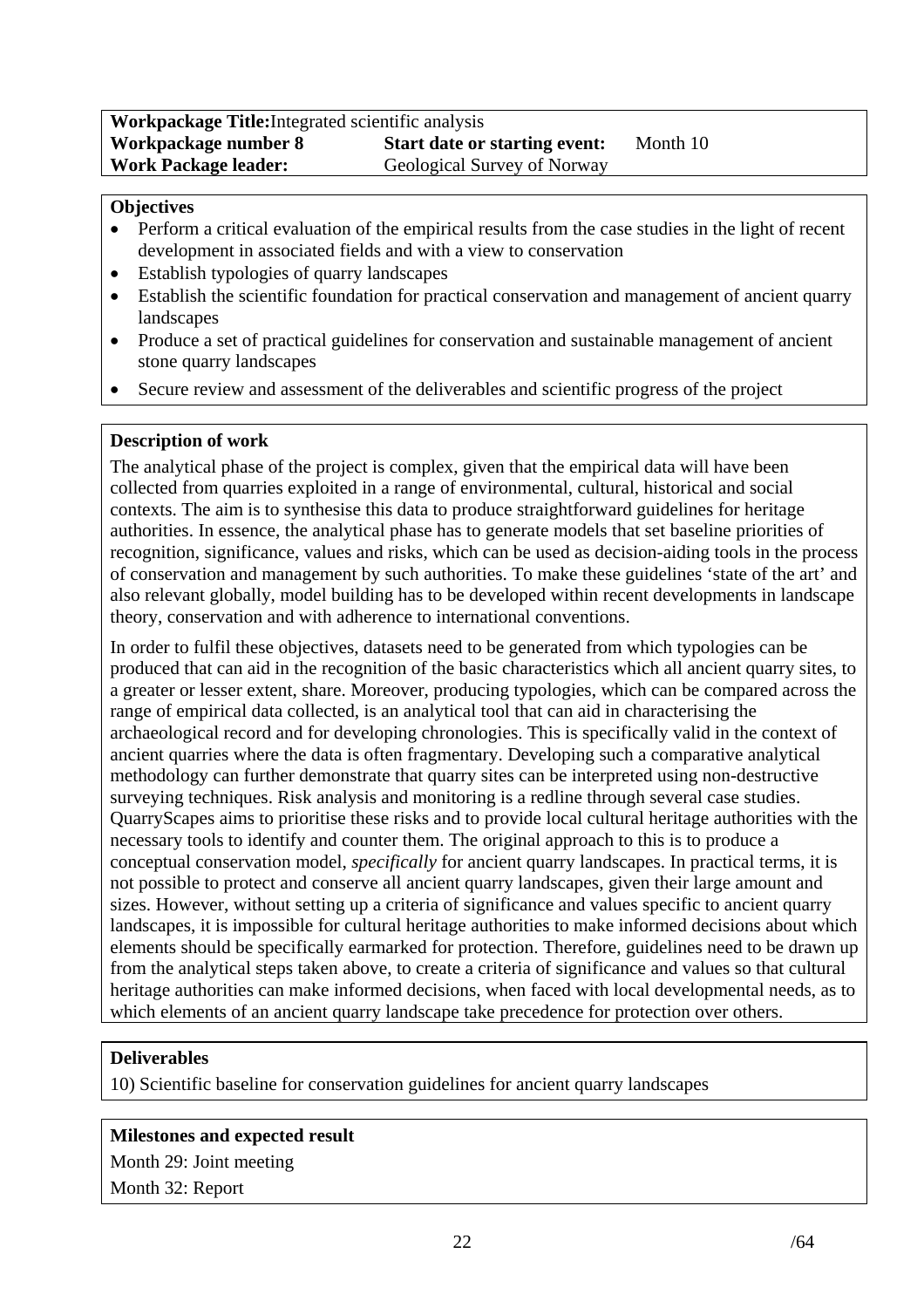| <b>Workpackage Title:</b> Workshops and dissemination |                                      |         |  |  |
|-------------------------------------------------------|--------------------------------------|---------|--|--|
| Workpackage number 9                                  | <b>Start date or starting event:</b> | Month 1 |  |  |
| <b>Work Package leader:</b>                           | Geological Survey of Norway          |         |  |  |

- Arrange three open workshops addressing ancient quarry landscapes
- Publish QuarryScapes workshop proceedings with extended abstracts
- Publish and develop a regularly updated web-site containing all public project information
- Publish an atlas of ancient stone quarry landscapes (printed booklet)
- Publish guidelines for conservation of ancient quarry landscapes (printed booklet)

### **Description of work**

The dissemination products address three main target groups:

- *The "interested public":* popular science focusing showcases for illustrating various aspects of ancient quarry landscapes. Also promotion of the project through the websites and newsletters of NGOs, such as WHC, ICOMOS, ICCROM etc.
- *Local and regional conservation authorities, international NGO's*: guidelines for conservation measures for quarry landscapes and sites
- *The scientific community:* scientific publications during or after the project period

Proceedings for the three planned workshops will be compiled and published after the last workshop, either as a printed publication or a web-publication. The proceedings will address a scientific audience.

A project web-site will be launched latest month 4, and will be regularly updated during the project progress with news and all open reports available for downloading. The Web-site will be designed for the "interested general public" but contain links to scientific material.

The atlas of ancient stone quarry landscapes in Egypt will be addressed to the general public, containing reviews of important aspects of such landscapes an sites with examples from case studies, and illustrate typologies of such landscapes.

The guidelines for conservation of ancient quarry landscapes will be published in the shape of a booklet, addressing cultural heritage authorities and managers.

Due to the production time of scientific journals, one cannot guarantee publication within the project period. However, each WP will generate at least one scientific publication. Moreover, it is an aim to promote a session on the topic at the ASMOSIA 2006 congress and a special issue of a major scientific journal.

#### **Deliverables**

11) Booklet: Practical conservation guidelines for ancient quarry landscapes – from recognition to sustainable management

- 12) Booklet or web-publication: QuarryScapes workshop proceedings extended abstracts
- 13) Booklet: QuarryScapes Ancient quarry landscapes atlas
- 14) Web-site: QuarryScapes web

#### **Milestones and expected result**

Month 4: web site launched

Month 35: booklets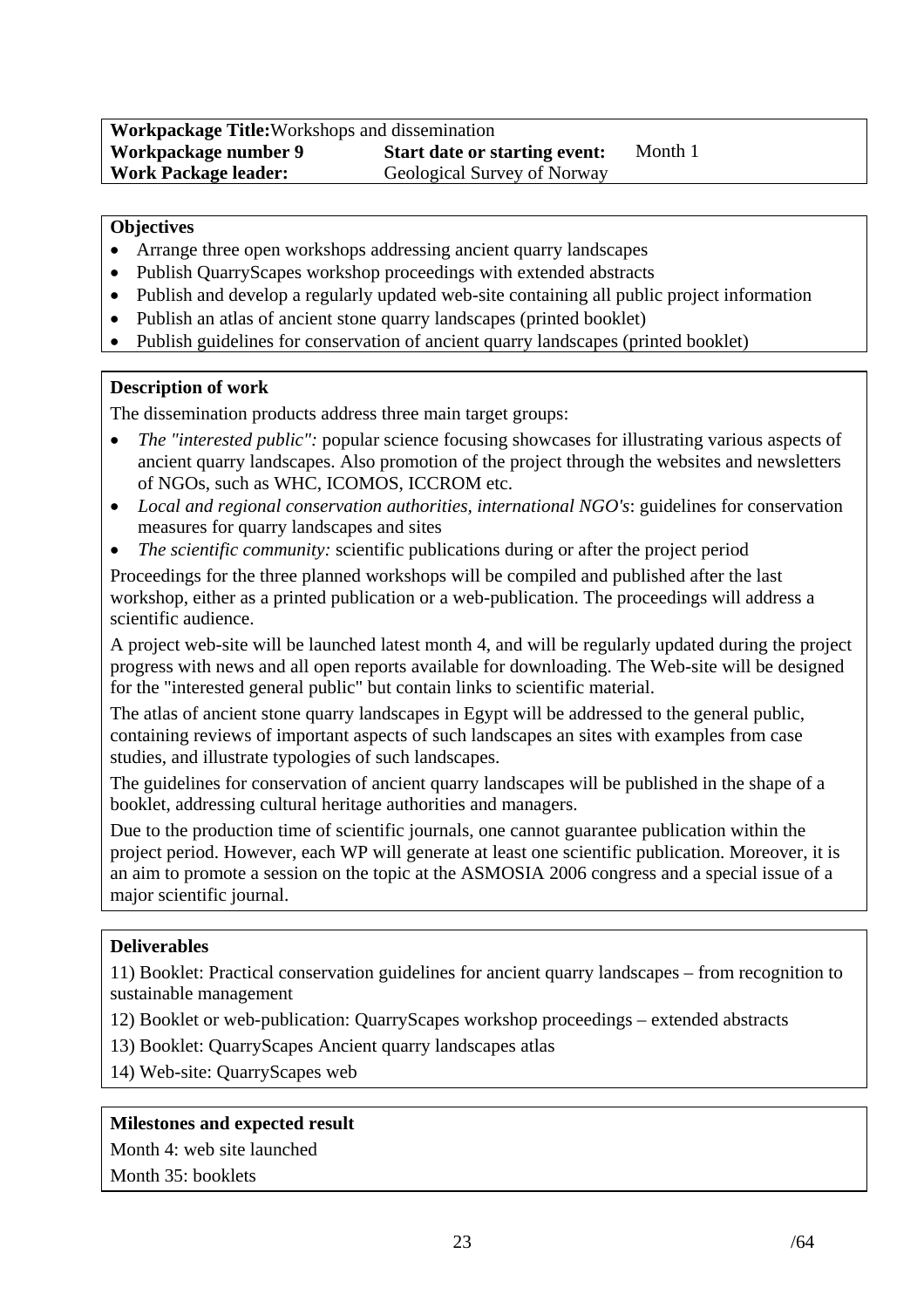• Secure a professional and efficient management of the project activities

#### **Description of work**

QuarryScapes is a large and complex project, involving many case studies and partners. The project is designed to make the first major initiative in the understanding of quarry landscapes by outlining the important steps necessary for taking action for their improved conservation and management. The major part of the project is composed of seven work packages with local/regional content, but it aims to bring forward aspects of general value. The work in these seven WPs will be carried out by small groups within the consortium, supervised by the co-ordinator. The co-ordinator is also responsible for the liaison between the WPs and the intra-consortium communication. The seven WPs each have a responsible person/institution, distributing the "ownership" of the project elements to all consortium members. They are all achievable and have a simple deliverable profile predominantly reports. WP8 is designed for tying together the results from the other WPs and establish the scientific baseline for the dissemination products. This will involve all the partners, and secure a collective responsibility for compilation and interpretation of the results. Likewise, the dissemination activities in WP9 seek to secure the involvement of all partners, creating collective ownership of the products generated by the project, and to ensure the future life of a sustainable professional network on the subject. The practical elements in WP10 include one "kick-off" meeting in the beginning of the project period, and regular consortium meetings connected to the workshops. Each year, a progress report will be sent to the Commission. The co-ordinator will assign an administrative officer to secure the practical day-by-day communication in the consortium, with the Commission and keeping control on deliverables and economic reporting.

- **Deliverables**
- 15) Progress report 1
- 16) Progress report 2
- 17) Progress report 3

#### **Milestones and expected result**

Month 1: Kick-off meeting Month 13: Progress report 1 Month 25: Progress report 2 Month 36: Progress report 3 (final report)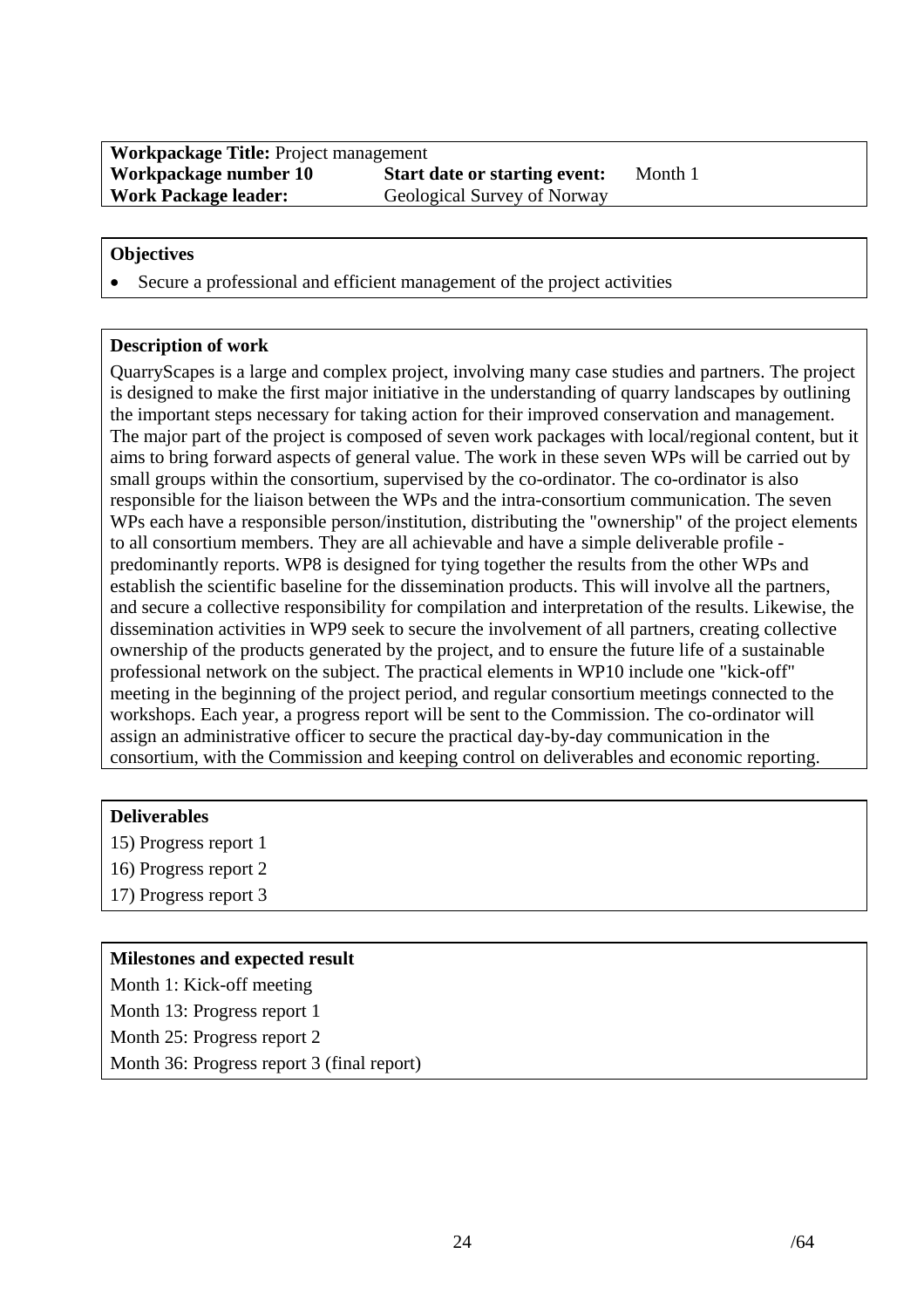## <span id="page-24-0"></span>**References**

- 1) Shanks, M. (2001). Culture/archaeology. The dispertion of a discipline and its objects. In Hodder, I. (ed.), *Archaeological Theory Today*, Cambridge, UK, pp. 284–306.
- 2) Feilden, B.M. & Jokilehto, J. (1998): Management Guidelines for World Cultural Heritage Sites. ICCROM, Rome.
- 3) Peacock, D.P.S. (1992): Rome in the Desert: A Symbol of Power. Inaugural Lecture, University of Southampton
- 4) Bloxam, E. G., 2003, *The Organisation, Transportation and Logistics of Hard Stone Quarrying in the Egyptian Old Kingdom: A Comparative Study,* PhD., Institute of Archaeology, University College London.
- 5) Bloxam, E., Storemyr, P. & Heldal, T. in press. Hard Stone Quarrying in the Egyptian Old Kingdom (3rd Millennium BC): Rethinking the Social Organisation. *Proceedings ASMOSIA* 2003, Greece
- 6) Stanier, P., 2000, *Stone Quarry Landscapes*, Tempus, Stroud, UK
- 7) Storemyr, P. & Heldal, T**.** (in press): Ancient stone quarries: vulnerable archaeological sites threatened by modern development. *Proceedings ASMOSIA 2003*, Greece
- 8) Engelbach, R. 1922, *The Aswan Obelisk*. Cairo: Impr. De l'Institut Français d'Archeologie Orientale
- 9) Engelbach, R. 1923, *The Problem of the Obelisks*. London: T. Fisher Unwin Ltd
- 10) Engelbach, R. 1933 'The Quarries of the Western Nubian Desert. A Preliminary Report'. *Annales du Service des Antiquitiés de l'Egypt* 33: 65-80
- 11) Engelbach, R. 1938 'The Quarries of the Western Nubian Desert and the Ancient Road to Tushka' *Annales du Service des Antiquitiés de l'Egypt* 38: 369-390
- 12) Clarke, S. and R. Englebach 1930, *Ancient Egyptian Masonary: the building craft*. London: Humphrey Milford, Oxford University Press
- 13) Lucas, A. 1962, *Ancient Egyptian Materials and Industries.* 4th edition rev. J.R. Harris London: Edward Arnold
- 14) Røder, J., 1965, Zur Steinbruchsgeschichte des Rosengranits von Assuan. *Archäologischer Anzeiger*, pp. 467-552
- 15) Ward-Perkins, J.B.1971. Quarrying in Antiquity: Technology, Tradition and Social Change. *Proceedings of the British Academy*. London: Oxford University Press
- 16) Waelkens, M., Paepe, P. & Moens, L. (1988): Patterns of extraction and production in the white marble quarries of the mediterranean: In: Fant, J.C. (ed.): *History, present problems and prospects. Ancient Marble Quarrying and Trade. Papers from a Colloquium held at the Annual Meeting of the Archaeological Institute of America, San Antonio, Texas, December 1986. BAR International Series 453.*
- 17) Klemm, R. & Klemm, D. D.,1993, *Steine und Steinbrüche im Alten Ägypten*. Springer-Verlag
- 18) Harrell, J.A., V.M. Brown and M.S. Masoud, 1996, Survey of ancient Egyptian quarries: Egyptian Geological Survey and Mining Authority, Paper No. 72, 31 p.
- 19) Harrell, J.A., URL, *Archaeological Geology in Ancient Egypt*,
- [www.eeescience.utoledo.edu/Faculty/Harrell/Egypt/AGRG\\_Home.html](http://www.eeescience.utoledo.edu/)
- 20) Lazzarini, L. (in press): The Mediterranean distribution of the most important stones of Roman and Medieval antiquity. Proceedings ASMOSIA 2003, Greece
- 21) Aston, B., Harrell, J.A., Shaw, I.M.E., 2000, Stones (Chap. 2); in P.T. Nicholson and I. Shaw (eds), *Ancient Egyptian Materials and Technology*, University of Cambridge Press, Cambridge, pp. 5-77
- 22) www.eeescience.utoledo.edu/ASMOSIA).
- 23) Peacock, D.P.S. & Maxfield, V.A., 1997*, Survey and Excavation Mons Claudianus 1987-1993, 1, Topography & Quarries*. FIFAO 37
- 24) Maxfield, V.A. & Peacock, D.P.S., 2001, *The Roman Imperial Quarries, Survey and Excavation at Mons Porpyrites 1994-1998, 1, Topography and Quarries*. Egypt Exploration Socitety
- 25) Bloxam, E. & Storemyr, P., 2002, Old Kingdom basalt quarrying activities at Widan el-Faras, Northern Faiyum Desert, *Journal of Egyptian Archaeology,* 88, pp. 23-36
- 26) Shaw, I. M. E. and E. G. Bloxam 1999 'Survey and Excavation at the Ancient Pharaonic Gneiss Quarrying Site of Gebel el-Asr, Lower Nubia'. *Sudan and Nubia* Bulletin No.3: 13-20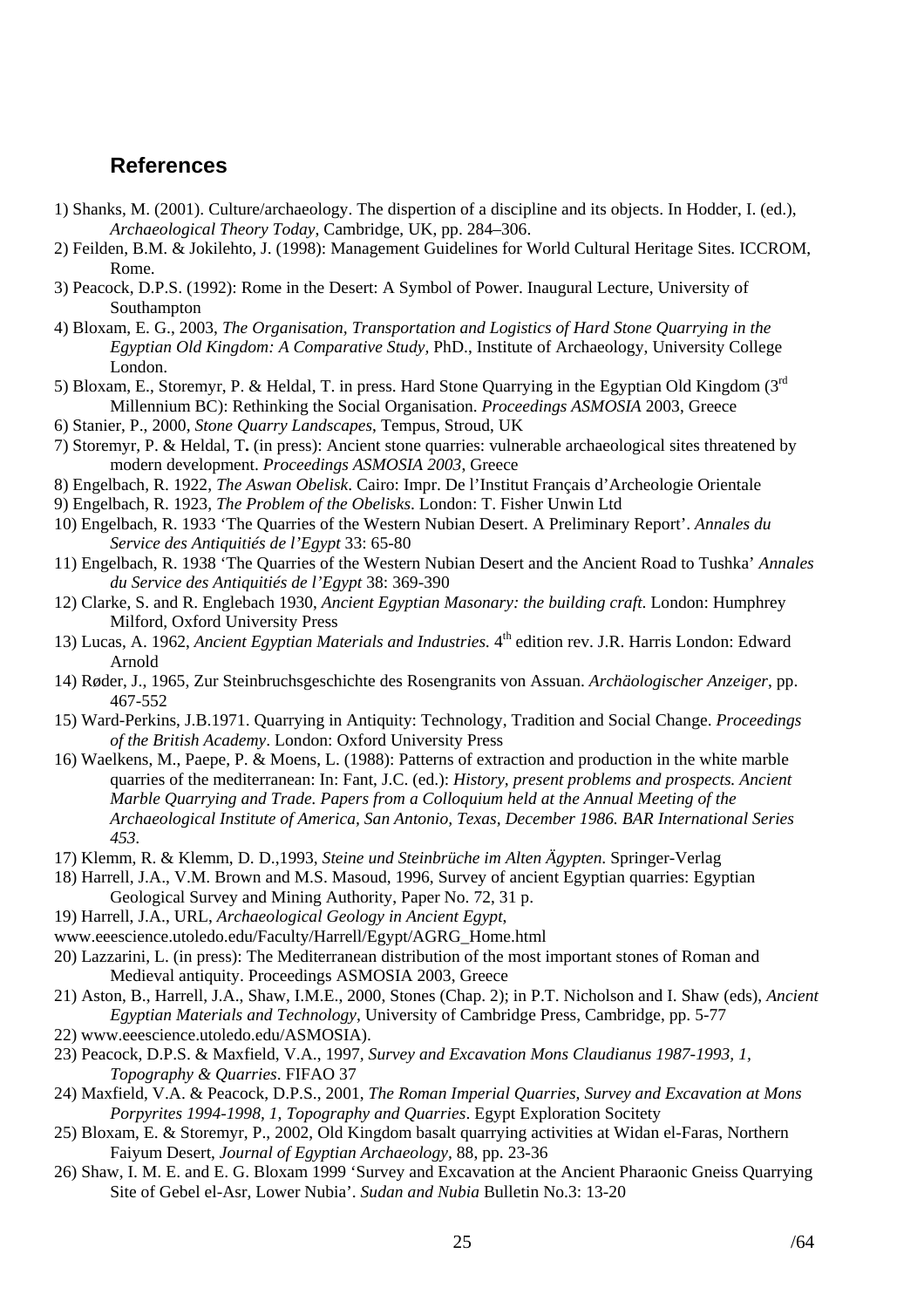- 27) Storemyr, P., Bloxam, E., Heldal, T. & Salem, A., 2002, Survey at Chephren's Quarry, Gebel el-Asr, Lower Nubia 2002. *Sudan and Nubia,* 6, pp. 25-29 + Plates
- 28) Shaw, I.M. & Heldal, T. 2003: Rescue work in the Khafra Quarries at Gebel el-Asr. Egyptian Archaeology No. 23, 14-16
- 29) Heldal, T., Storemyr, P., Bloxam, E., Shaw, I. & Salem, A. in press: GPS and GIS methodology in the mapping of Chephren's Quarry, Upper Egypt: a significant tool for documentation and interpretation of the site*. Proceedings ASMOSIA* 2003, Greece
- 31) Palumbo, G. & Teutonico, J.M. (eds.) (2002): Management Planning for Archaeological Sites. *The Getty Conservation Institute, Los Angeles, CA*
- 32) www.esri.com/news/arcnews/spring04articles/jordan-department.html
- 33) [www.nis.gov.jo/pls/anti/sitetype](http://www.nis.gov.jo/pls/anti/sitetype)
- 34) Dolson, J. et al. 2002. The Eocene and Oligocene Paleo-Ecology and Paleo-Geography of Whale Valley and the Fayoum Basins: Implications for Hydrocarbon Exploration in the Nile Delta and Eco-Tourism in the Greater Fayoum Basin. Field Trip Guidebook for Field Trip No. 7, Cairo 2002, the International Conference and Exhibition, sponsored by AAPG, EPEX, SEG, EPS, and EAGE, October 27-30. [www.searchanddiscovery.com/documents/cairo/index.htm](http://www.searchanddiscovery.com/documents/cairo/index.htm)
- 35) Storemyr, P., Heldal, T., Bloxam, E. & Harrell, J.A., 2003, Widan el-Faras Ancient Quarry Landscape, Northern Faiyum Desert, Egypt: Site Description, Historical Significance and Current Destruction. *Report*, No. 2002.062, Expert-Center for Conservation of Monuments and Sites, Zurich
- 36) Degryse, P., Ph. Muchez, L. Loots, L. Vandeput and M. Waelkens (2003) The building stones of Roman Sagalassos (SW Turkey): facies analysis and provenance. *Facies* 48: 9-22.
- 37) [www.eais.org.eg](http://www.eais.org.eg/)
- 38) www.niku.no/demotec
- 39) Storemyr, P., Küng. A. & Bionda, D. (2004): EU-Project DEMOTEC-A, Work package 2, Pilot GIS development Nemi: Monitoring and risk assessment of monuments and archaeological sites in the Nemi basin, Colli Albani, Italy. Vol. 1: Report (80 p.), Vol. 2: Catalogue. *Report* no. 2004.039, Expert-Center for Conservation of Monuments and Sites, Zürich. Vol. 1 Downloadable from: [www.niku.no/demotec](http://www.niku.no/demotec)
- 40) Demas, M. (2004): "Site unseen": the case for reburial of archaeological sites. Conservation and Management of Archaeological Sites, 6, 137-154
- 41) Ward-Perkins, J. B. 1980, Nicomedia and the marble trade, *Papers of the British School at Rome* 48: 23- 69.
- 42) Greenhalgh, J. 1987, *Roman Pisidia. A Study of Development and Change*, Newcastle upon Tyne (unpublished PhD dissertation).
- 43) Waelkens, M., Ph. Muchez, L. Loots, P. Degryse, L. Moens and P. De Paepe 2002, Marble and the marble trade at Sagalassos (Turkey), in: *Asmosia V. Proceedings of the Fifth International Conference of ASMOSIA.* Boston. Museum of Fine Arts: 370-380.
- 44) Waelkens, M. and the Sagalassos Team1997, Interdisciplinarity in classical archaeology. A case study: the Sagalassos Archaeological Research Project (Southwest Turkey), in M. Waelkens and J. Poblome (eds) *Sagalassos IV. Report on the Survey and Excavation Campaigns of 1994 and 1995* (*Acta Archaeologic Lovaniensia Monographiae* 9) Leuven University Press: 225-252.
- 45) Waelkens, M., E. Paulissen, H. Van Haverbeke, Öztürk, B. De Cupere, H.A. Ekinci, P-M. Vermeersch, J. Poblome and R. Degeest 1997, The 1994 and 1995 Surveys on the Territory of Sagalassos, in M. Waelkens and J. Poblome (eds) *Sagalassos IV. Report on the Survey and Excavation Campaigns of 1994 and 1995* (*Acta Archaeologic Lovaniensia Monographiae* 9) Leuven University Press: 11-102.
- 46) Bloxam, E. Heldal, T., Storemyr, P And A. Kelany 2004 'The Gebel Gulab and Gebel Tingar Archaeological and Geological Survey March 2004'. Unpublished Final Report to the Supreme Council of Antiquities.
- 47) Avrami, E., Mason, R. & de la Torre, M. (eds.) (2000): Values and Heritage Conservation Research Report. The Getty Conservation Institute, Los Angeles
- 48) Torre, M. de la (ed.) (2002): Assessing the Values of Cultural Heritage. Research Report. The Getty Conservation Institute, Los Angeles
- 49) Grzymski, K. (2004): Landscape Archaeology of Nubia and Central Sudan. *African Archaeological Review,* Vol. 21, No. 1
- 50) Murray, G. W. 1939 'The Road to Chephren's Quarries' *The Geographical Journal* XCIV No.2: 97-114